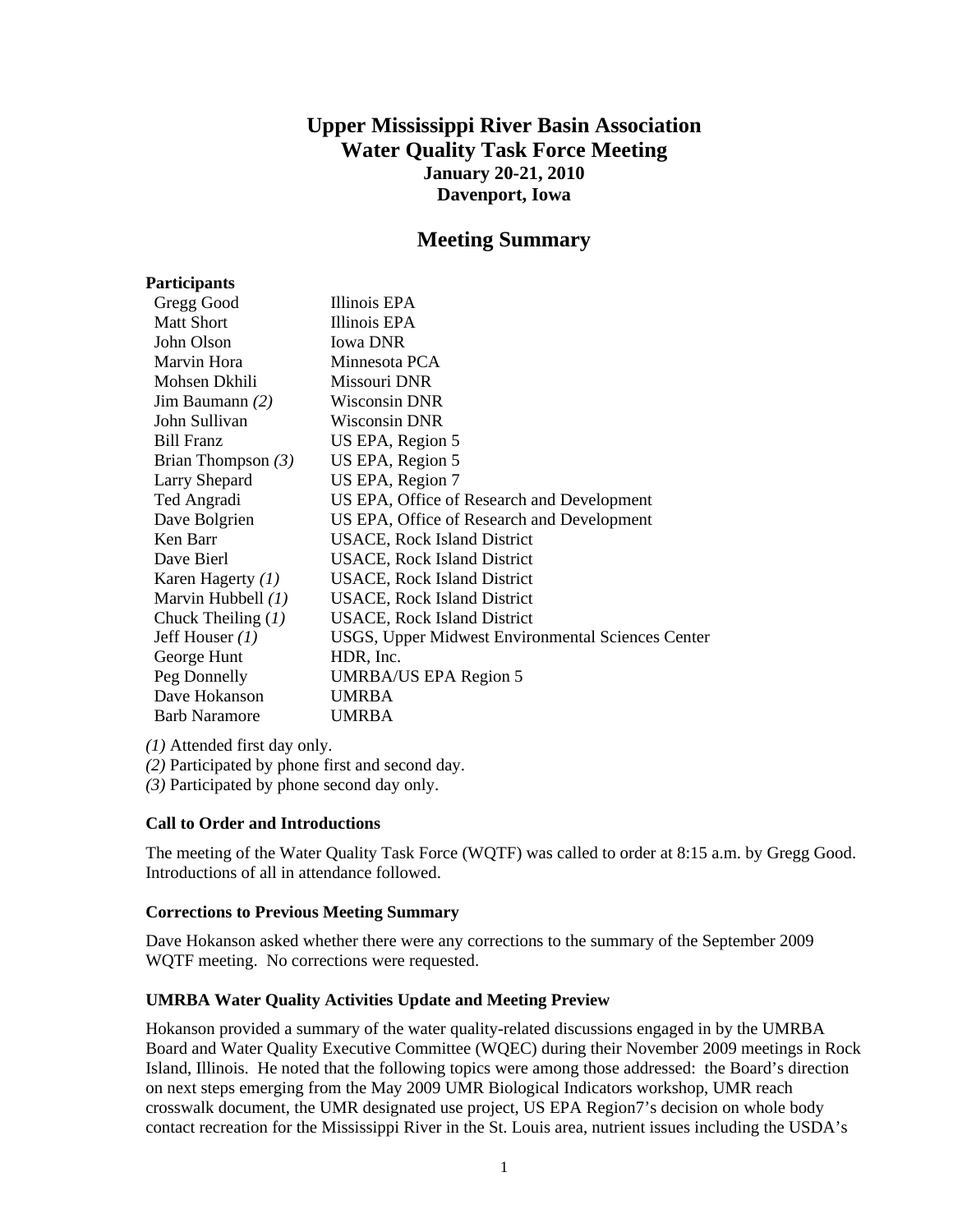Mississippi River Basin Healthy Watersheds Initiative (MRBI), potential future funding options, and conversations with stakeholders (NGOs and water suppliers). In summary, Hokanson observed that the November meeting confirmed the priorities for UMRBA's water quality work remain largely the same (i.e., more consistent and improved CWA water quality programs on the UMR), with increasing focus on nutrient and non-point source pollution issues.

Hokanson next gave a brief overview of the WQTF meeting agenda and offered to address any questions regarding the agenda. No questions were raised.

# **Interstate 305(b) Assessment and 303(d) Listing Consultation**

#### *Illinois*

Good noted that Illinois EPA produces an integrated 305(b) assessment and 303(d) listing report. He said that Illinois' 2008 list has been partially approved by US EPA, but that some nutrient-related issues are currently preventing full approval, though these issues do not affect any UMR listings. Good indicated that Illinois EPA is targeting June 2010 for completion of its 2010 list. He also commented on discussions taking place between US EPA and ASIWPCA about the possibility of moving to a five year assessment cycle, while retaining the two-year listing cycle. Good noted that Illinois EPA is not necessarily enthusiastic about this and wants further information about such a change.

# *Missouri*

Mohsen Dkhili reported that Missouri's 2008 303(d) list has been approved by US EPA, and that this approval included adding back zinc and lead impairments for the UMR between the Missouri and Ohio Rivers. He also commented on US EPA Region 7's decision letter rejecting Missouri's decision to exclude an approximately 28-mile segment of the UMR in the St. Louis area from full body contact recreation use. Dkhili said it was likely that full body contact would be applied for this area in Missouri's next assessment and listing cycle.

Larry Shepard observed that US EPA's recent action may have reflected, in part, direction from the new Administration. Good asked whether the driving issue regarding the use designation was bacteria levels. Dkhili replied that bacteria levels, and the relationship to disinfection requirements for the St. Louis Metropolitan Sewer District (MSD), were primary issues.

Bill Franz highlighted two points made in the US EPA decision letter: 1) recreation does take place in this segment of the UMR and 2) MSD has not been able to demonstrate that disinfection is not economically feasible. Matt Short noted that a disinfection exemption is in place for one mile in the Sauget area on the Illinois side of the UMR, but that this was not addressed in the US EPA decision letter. Franz commented that it was not apparent whether US EPA Headquarters was aware of this exemption when the decision letter was written, and that US EPA may look into this and other disinfection exemptions.

Shepard added that hydrokinetics could be a related issue, as US EPA has asked the Federal Energy Regulatory Commission (FERC) to consider the relationship between hydrokinetic installations and recreation uses.

Franz asked Dkhili about the status of Missouri's 2010 303(d) report. Dkhili replied that the methodology for the 2010 cycle was in place and that work on the list itself will follow.

#### *Iowa*

John Olson said that US EPA Region 7 is currently reviewing Iowa's 2008 impairment list. He noted that the Region had not agreed with Iowa's proposal to de-list a border water with Nebraska, where de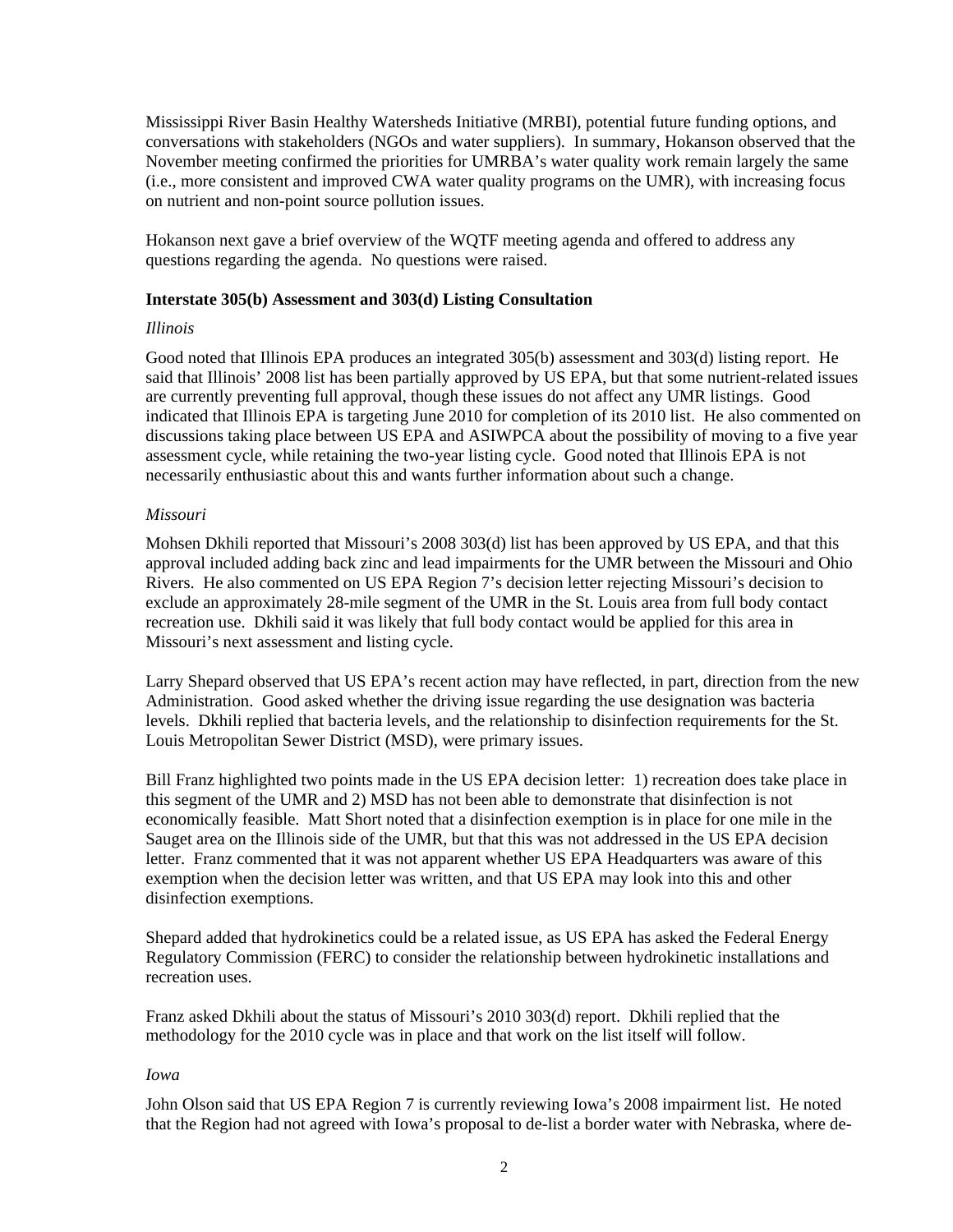listing was proposed because Nebraska had developed a TMDL for the water body. While not a UMRspecific issue, Olson observed that this is both an interstate issue potentially relevant for future decisions and an example of the challenges raised when a de-listing is proposed.

Regarding Iowa's 2010 reporting, Olson said that Iowa DNR is in the process of doing assessments, but it was not clear if the report would be completed within the 2010 calendar year. He noted a change in assessment methodology in regard to E. coli, where the geometric mean, rather than a single sample maximum, would be used. Olson also indicated that Iowa will likely re-list the UMR between the Wisconsin River and Lock & Dam 11 for aluminum, which had been removed from the 2008 list. The change is due to the state's adoption of new metals criteria.

#### *Minnesota*

Marvin Hora reported that US EPA has approved Minnesota's 2008 303(d) list. He also said Minnesota's 2010 list has been through public comment, and the agency has responded to these comments. Hora noted that 3M contested the PFOS listing for Pool 2. He explained that extensive PFC sampling in the summer of 2009 indicated that PFOS levels in Pool 2 may be declining and that freshwater drum is the only fish species to demonstrate tissue concentrations above the advisory level. Hora said that the Minnesota Department of Health has wanted to maintain the fish consumption advisory for Pool 2 – which triggers an automatic listing, while 3M has argued that the advisory should be removed. MPCA will need to respond to the request for a contested case hearing, unless 3M drops its challenge. Hora commented that, in any event, this issue was likely to delay completion of Minnesota's 2010 list. But Hora said he still thinks MPCA will have its list ready to submit to US EPA in April 2010.

Ken Barr asked whether the Pool 2 PFOS issue would have any relevance for walleye. Hora responded that walleye are "put and take" in this area of the river and that it is therefore unlikely that walleye would trigger any fish consumption advisories or resulting impairment determinations.

Sullivan asked whether Minnesota's 2008 PFOS impairment goes downstream beyond the Chippewa River. Hora replied that the impairment does not currently go any further downstream, but that this may need to be revisited in the future. He added that changes to the 2010 list, if any, resulting from the contested Pool 2 listing would result in re-noticing of the 2010 list.

Hora also commented that MPCA is revising its approach to assessment to align with the state's watershed monitoring design.

#### *Wisconsin*

Jim Baumann reported that Wisconsin's 2008 impairment list is pending before US EPA, and that the state expects to hear back soon. He also said public comment on the 2010 list was just completed and he anticipates Wisconsin DNR will submit its 2010 list to US EPA in April 2010. Franz commented that he expects US EPA will approve Wisconsin's 2008 list soon, but that he could not provide a specific date or timeline.

Baumann next addressed Wisconsin's proposed UMR listings for 2010 in detail, providing this information via a spreadsheet. He noted that the UMR as a whole falls under Wisconsin DNR's general fish advice for mercury. Therefore, even though Wisconsin may not put all the segments on its list for mercury in fish tissue as Minnesota had done, at least some level of fish consumption advice applies to the entire UMR. In addition, some UMR reaches are listed individually for site-specific impairments related to mercury in fish tissue. Dkhili asked whether Wisconsin had any plans for mercury or PCB TMDLs for the UMR. Baumann and Sullivan replied that there were no specific plans at this time.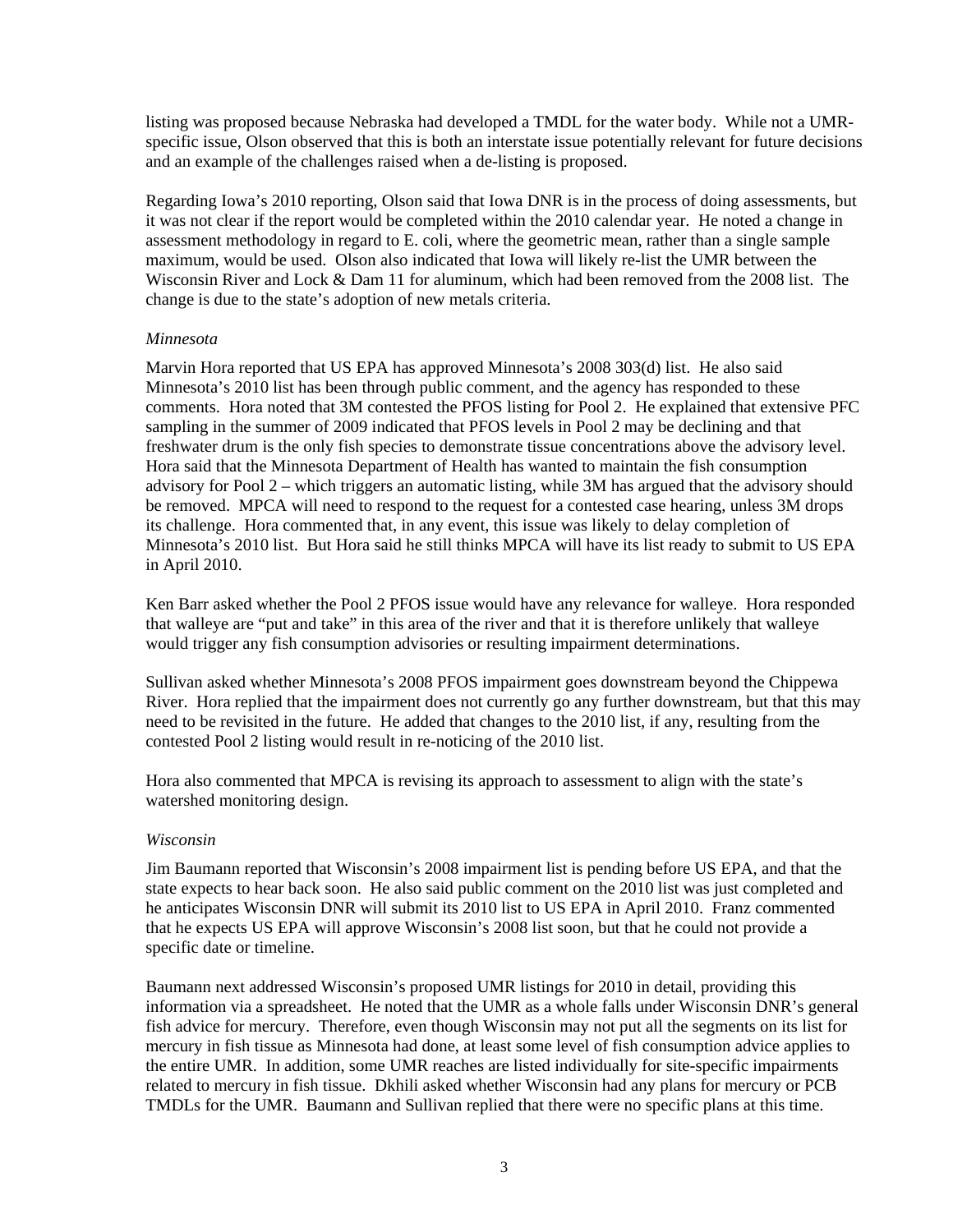#### *US EPA*

No further comments or reports regarding assessment and listing were provided by US EPA staff.

#### *Upcoming Issues for UMR Assessment and Listing*

Sullivan asked Hora about Minnesota's approach to a PFOS listing below the Chippewa River. Hora concurred that there is a potential inconsistency between Minnesota and Wisconsin's listings, in that Wisconsin is proposing a PFOS listing below the Chippewa River, while Minnesota's PFOS listing ends at the Chippewa River. Sullivan noted that this is an issue that needs to be considered and cleared up between the states.

Hora observed that the issue may be tied to how Minnesota issues fish consumption advisories (i.e., by pool) vs. how impairment listings are done (i.e., by reach). In Minnesota, contamination in any pool of a reach would result in the entire reach being listed. Dkhili noted that the minimum assessment reach MOU does not prevent the subdivision of reaches as appropriate. Barr commented that this type of consideration is one of the reasons USACE has used dams as dividing points in its planning work. Sullivan observed that the pool vs. reach problem would still be present even if geomorphic reaches were used, as these also span across multiple pools. Good suggested that this issue also be considered in the context of the reach planning discussion taking place later in the morning.

#### **Other Agency and Organization Updates**

#### *Lake Pepin TMDL Update*

Hora distributed a handout summarizing the status of the Lake Pepin TMDL and related efforts, noting in particular that a site-specific TSS criterion for the south metro Mississippi River (32 parts per million summer average for stations at Lock and Dams No. 2 and No. 3) is being proposed at this time. Sitespecific criteria for nutrients are not being proposed currently. Instead, nutrients for this reach will be addressed in conjunction with the development of nutrient criteria for Minnesota streams as whole and for other portions of the UMR in particular. He noted that linking Lake Pepin/south metro nutrient criteria development with development of other nutrient criteria will provide a better understanding of nutrient dynamics and an improved ability to account for upstream contributions of nutrients to Lake Pepin. The overall schedule is thus for site-specific TSS criteria to move forward in 2010 and sitespecific nutrient criteria to be deferred until 2011, when other nutrient criteria will also be developed.

Dkhili asked how Minnesota is approaching nitrate. Hora replied that MPCA expects that toxicity, rather than eutrophication, will be the driver in setting nitrate criteria. Olson asked if Hora had any sense of what the final criterion for nitrogen might be. Hora replied that no specific determination has been made, but it was possible the criterion would be in the 2-3 mg/l range. He indicated that wideranging toxicity testing, funded by US EPA, is ongoing. Sullivan asked whether both acute and chronic criteria are being developed and if impacts on mussels are being assessed. Hora replied that he was not familiar with these details, but that these items are likely being addressed.

#### *Illinois*

Good said reductions in staff and funding continue to have a substantial impact on programs at Illinois EPA, as well as at Illinois DNR. He noted that Illinois DNR may not be able to sustain its fish collection program.

# *Missouri*

Dkhili said staffing reductions are also a challenge for Missouri DNR, though impacts on monitoring and assessment programs have not been as great as in some other areas of the department. He added that Scott Totten is now the Acting Director of Missouri DNR's Water Protection Program and that Totten will also be serving on the UMRBA WQEC.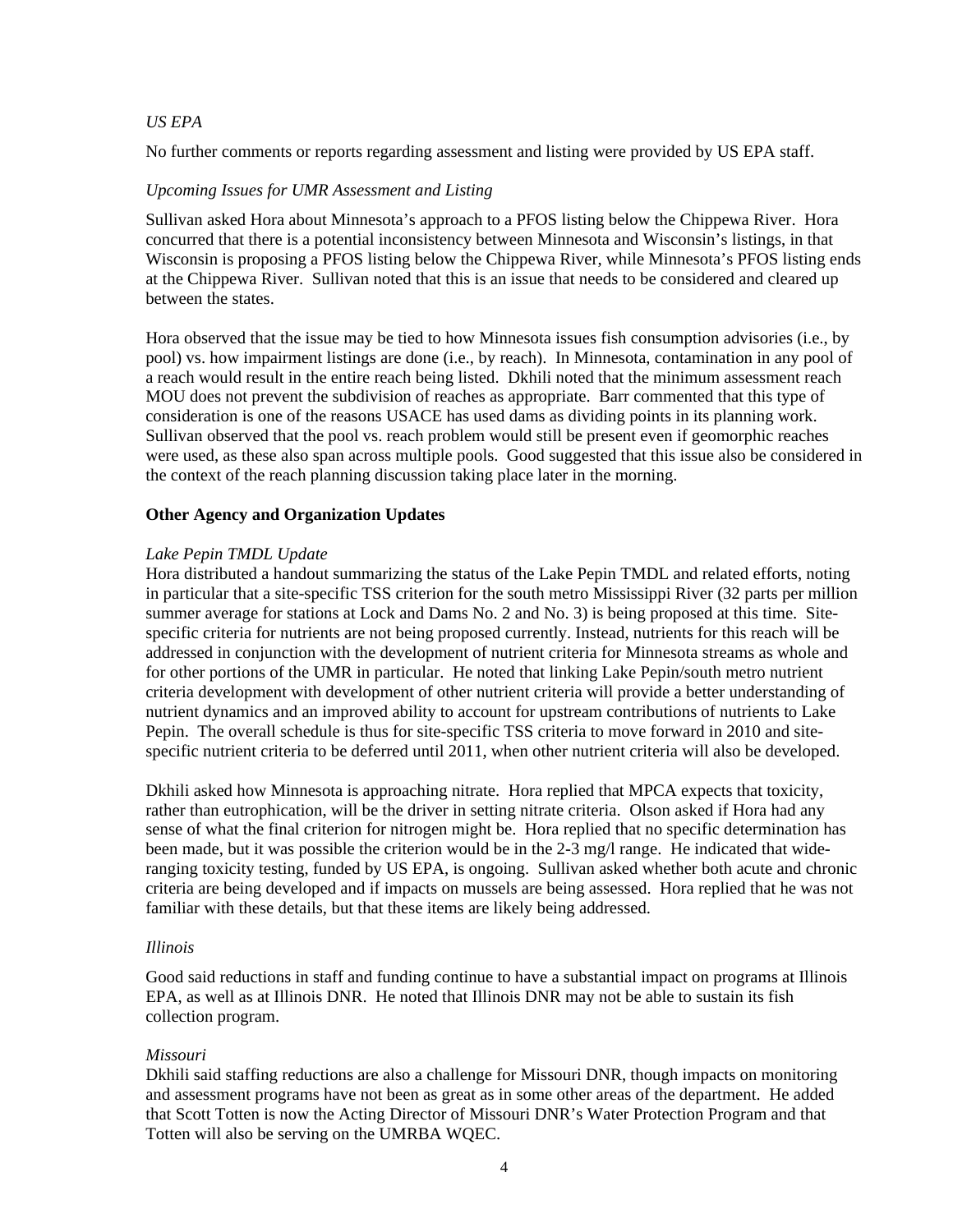#### *Iowa*

Olson said Chris Yoder has completed a review of Iowa DNR's biological assessment program and has just submitted a technical memo on the review, recommending that the program work further on tiered aquatic life uses (TALU). Olson added that budget and staffing reductions have not impacted Iowa DNR's water program yet, but said staffing in the program was fairly minimal to start with. *Minnesota*

Hora commented that program funding within MPCA is varied, depending on whether a particular program is receiving funds from the Clean Water Legacy Act or not. He added that even when Legacy Act funds are available, they are intended for use on new projects only. Hora observed that Legacy Act funds have allowed for some staff to be retained by shifting them to Legacy projects. He added funding limitations are generally impacting the ability of staff to travel.

#### *Wisconsin*

Baumann said he would provide his report during dedicated discussion time on nutrient issues the following day, as the majority of his comments would focus on Wisconsin's nutrient standards and the Notice of Intent to Sue that was delivered to US EPA in November 2009 regarding Wisconsin's nutrient standard development. Hora commented that US EPA has also received a petition (from the Minnesota Center for Environmental Advocacy) requesting the revocation of MPCA's permitting authority.

# *US EPA Region 7*

Shepard said Karl Brooks has been named Regional Administrator for Region 7. Senior staff will now begin the process of briefing the new Administrator. Shepard commented that these briefings may provide an opportunity to bring large river issues to the Brooks' attention. Shepard suggested that UMRBA may wish to use this time to reintroduce itself to the Region and revisit the question of the Region's participation in the WQTF.

# *US EPA Region 5*

Franz said that there has not been any news regarding the appointment of a new Regional Administrator. Bharat Mathur continues as Acting Regional Administrator. Franz observed that the US EPA decision letter regarding Missouri's use designation for the UMR in the St. Louis area may have an impact on the disinfection exemption in place in the Sauget, Illinois area and other disinfection exemptions. Franz also reported on recent POTW workshops Region 5 conducted with ORSANCO on the Ohio River. The workshops addressed nutrients, combined sewer overflow (CSO), energy efficiency, and other issues. He indicated that there may be efforts to replicate these workshops in other locations, including on the UMR. Franz also commented that treatment wetlands appear to be a viable option to deal with CSO discharges for small and mid-size communities.

# *UMRCC Water Quality Tech Section*

Matt Short gave a brief report on the November 2009 meeting of the UMRCC Water Quality Tech Section. He noted that items discussed at the Tech Section included fish management/Asian carp on the Illinois River and Chicago waterways, the Upper Mississippi River PFC sampling project, and the need for a UMR data sharing clearinghouse.

*Other Updates*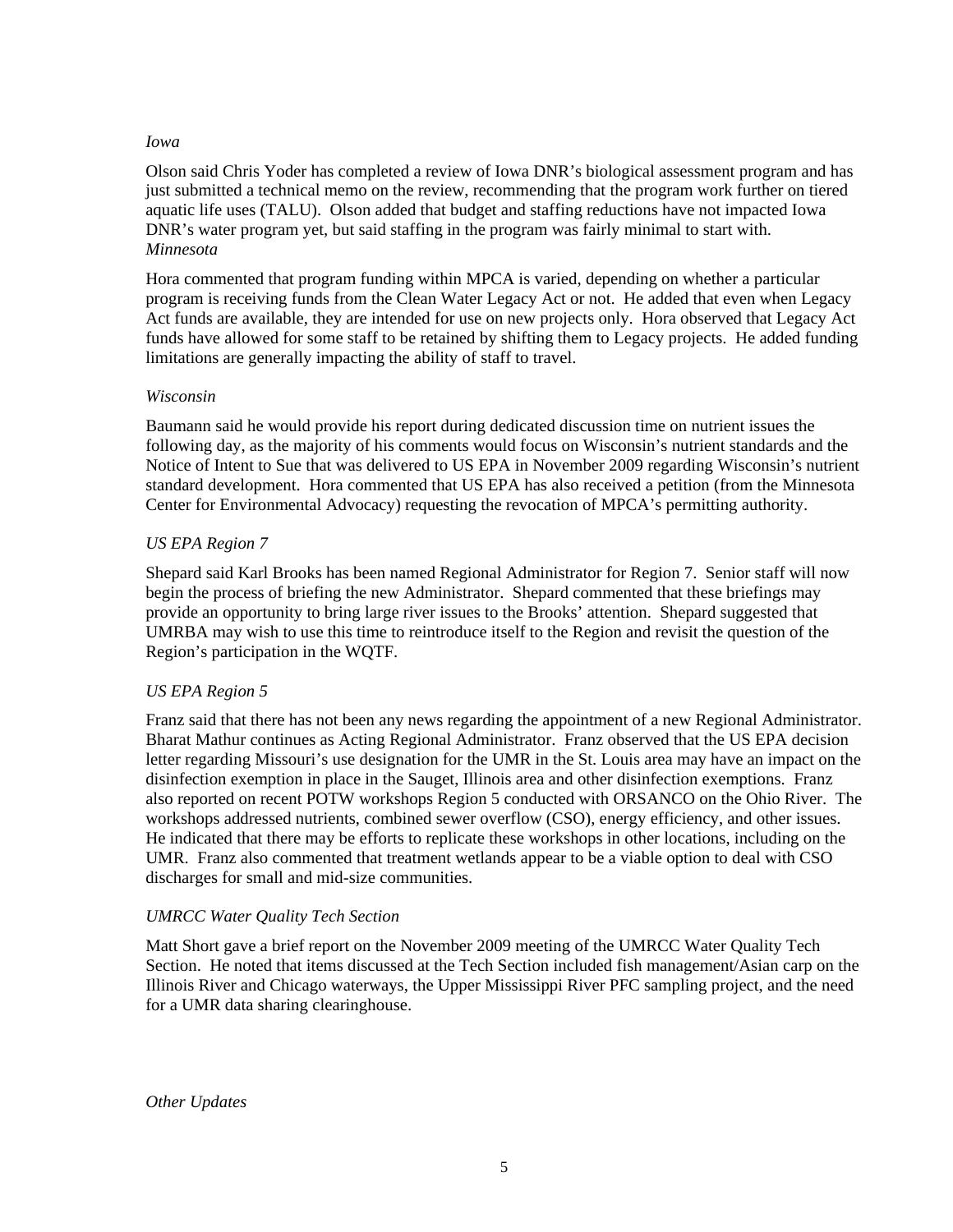Hokanson reported that Andy Lindstrom of US EPA will soon be submitting a manuscript to *Environmental Science & Technology* regarding the UMR PFC sampling project. If the WQTF members have any additional comments, they should submit them to Andy as soon as possible. [Note: The manuscript was submitted on February 3, 2010.] Hokanson also highlighted an upcoming public meeting of the "Mississippi Makeover" effort and a recently published edition of the journal *Hydrobiologia* that included several articles focusing on the UMR.

# **CWA Programs and the Long Term Resource Monitoring Program**

# *Current Use of LTRMP Data by CWA Programs*

Hokanson provided an overview of the current use of LTRMP data by UMR CWA programs and distributed a summary document on this topic. He indicated that the discussion was at least in part being driven by the question of "Why don't CWA programs make more use of LTRMP data?" He offered the following initial observations in answer to this question:

- It's not a question of *if* CWA programs use LTRMP data, but rather *how* and *how much*.
- Use of LTRMP data has been growing over time in CWA programs.
- **I** LTRMP is not the only external data set that CWA programs use.
- Applications of LTRMP data are emerging beyond just 305(b) assessments and 303(d) listings (e.g., Lake Pepin TMDL).
- There are several parameters (e.g., DO, pH, ammonia) from the LTRMP water quality component that appear to be most immediately useful to CWA programs.
- Fixed site data is used most widely by CWA programs. Stratified random sampling data is less frequently used.
- The states do not have numeric criteria for many of the LTRMP water quality parameters, and LTRMP does not monitor for many of the parameters for which there are numeric criteria (e.g., metals and toxics).
- Currently, CWA programs do not have standards that can make use of LTRMP's biological data i.e., its vegetation, fish, and macroinvertebrate components.
- **Data access and availability may not present as great a challenge as previously thought, and may not** be unique to LTRMP.
- Work on designated uses and biological assessment may provide additional opportunities to make use of LTRMP data in CWA programs.
- Other emerging applications in CWA programs may also provide opportunities for continuing or increased use of data.
- Adding location information to LTRMP data sets available via the web may be very helpful.
- There may be a role for greater cross-program involvement and training
- Each program area might consider the other in future activities (e.g., in standards development, sampling design, outpool sampling, strategic planning, etc.).

Hokanson emphasized that these were just initial observations and that the document distributed is very much a draft. He said that the purpose of this session's other presentations and discussion is to further explore these issues.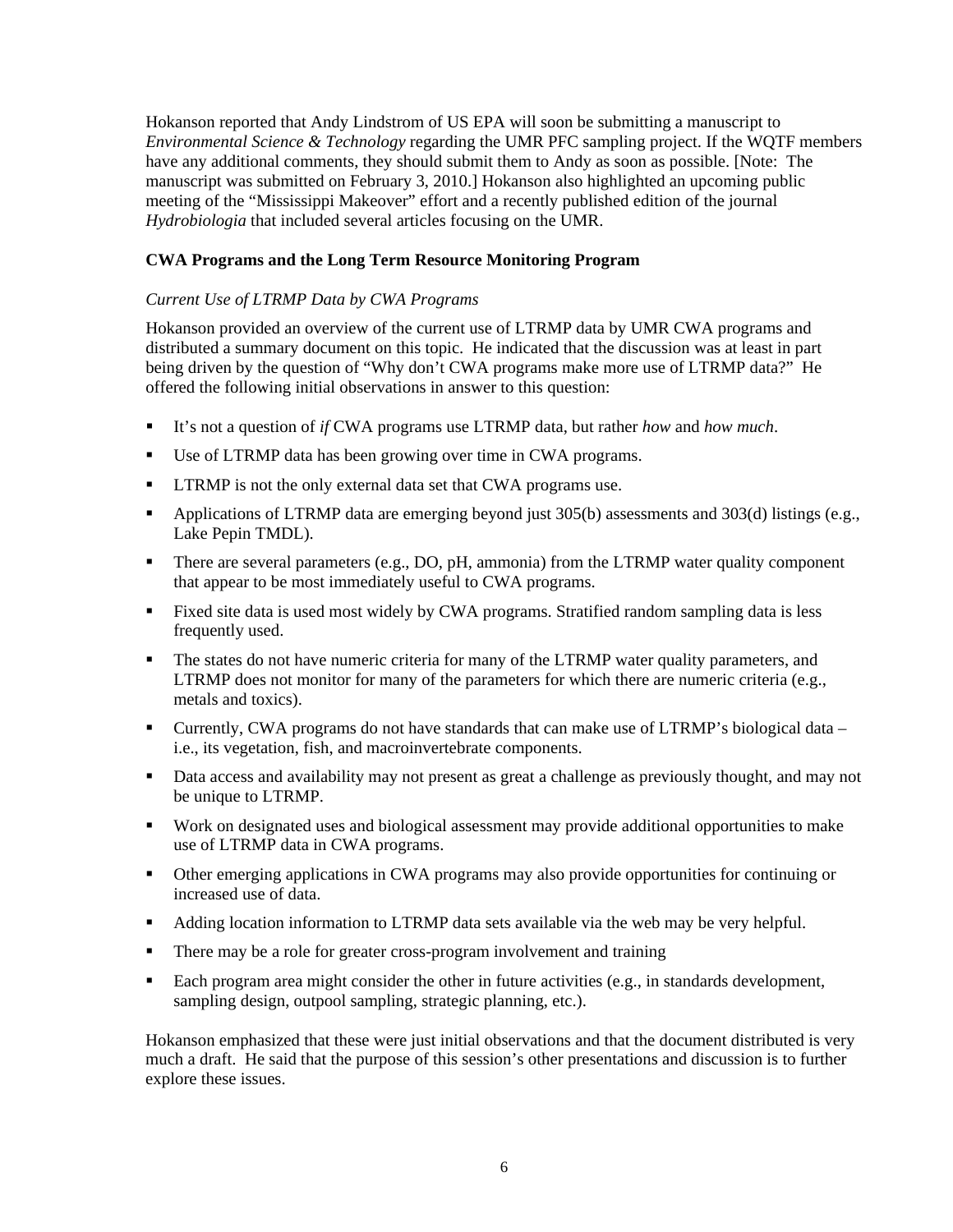#### *LTRMP Overview, Data Sets, and Data Availability*

Jeff Houser said his presentation would focus on what information LTRMP collects and where/how that data can be accessed. He next gave an overview of the LTRMP's components [i.e., water quality, fisheries, vegetation, macroinvertebrates (no longer monitored)] and affiliated data sets and tools (e.g., bathymetry, land use/land cover, GIS, and decision support systems). Houser also described the five study reaches on the UMR where the LTRMP base monitoring is done, the water quality parameters for which LTRMP samples, and the two parts of LTRMP's monitoring design [i.e., stratified random sampling (SRS) and fixed site sampling (FSS)].

In response to a question from Short, Houser said that SRS locations for water quality sampling are randomly chosen for each sampling event each year. Sullivan noted that SRS site selection is based on land use/land cover information. He asked if any SRS sites have actually changed their strata classification due to river dynamics. Karen Hagerty noted that this issue had also been raised in the context of LTRMP fish sampling. Houser replied that not many sites have been affected in this way. He said that, while some adjustment in site classification might ultimately be needed, it is not a significant issue in considering LTRMP data.

Dkhili asked how randomization is accomplished for SRS sites. Houser said a grid is applied over a strata and sites are randomly selected from intersects on the grid. Chuck Theiling asked whether site selection was area-weighted. Houser replied that this is not the case. He added that backwaters are sampled more intensively for water quality than the main channel because they are expected to be more diverse.

Houser continued his presentation by describing LTRMP vegetation sampling. Vegetation monitoring was not initiated as early in the program as water quality monitoring. Sampling for vegetation is currently conducted once per year via rake sampling.

In response to a question from Marvin Hubbell, Houser said the vegetation component also incorporates some observational data. Dave Bierl asked whether any FSS is conducted for vegetation or whether it was all SRS. Houser and Hagerty replied that there is no FSS for vegetation.

Houser also described LTRMP fish monitoring, noting that five gears are currently used, with 7-9 strata for SRS, and three sampling periods per year.

Houser next demonstrated how to access data through the LTRMP website [\(www.umesc.usgs.gov/ltrmp.html\)](http://www.umesc.usgs.gov/ltrmp.html). He showed how to access raw data sets and how to use LTRMP's graphical browsers to view SRS and FSS data.

Short asked what "station 7" was in some of the LTRMP data. Houser replied that data for this "station" was collected using LTRMP equipment, but did not take place in one of the LTRMP study reaches.

Dkhili asked whether LTRMP reviews its monitoring protocols in light of what is being observed in the data. Houser replied that LTRMP does consider this, but also noted that LTRMP is a generalist program and that no major changes to monitoring are currently anticipated. Dkhili next asked whether there is a standard depth at which water samples are collected. Houser replied that water quality samples are usually taken at 0.2 meters, unless there is a reason to believe that stratification may be taking place, such as may occur with dissolved oxygen.

Hubbell reminded the group that the LTRMP is part of USACE's Environmental Management Program (EMP) and therefore is intended primarily to support and inform EMP's habitat restoration programs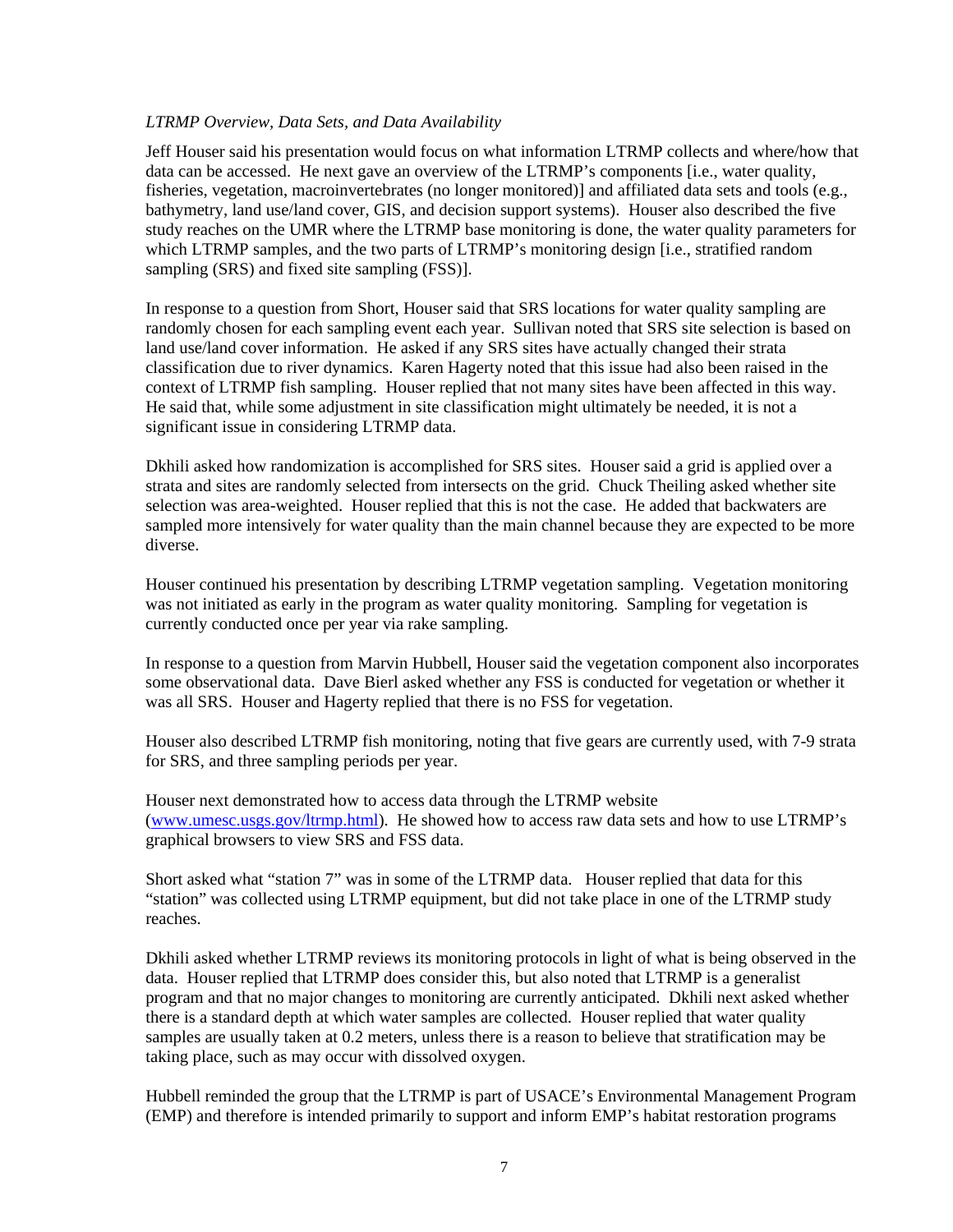and related river management effort. It was not developed with CWA purposes in mind. Bierl added that LTRMP data can be particularly valuable for habitat restoration enhancement projects (HREPs).

John Olson commented that he has trouble determining the locations of fixed sites. In response, Houser demonstrated how to get this information from the LTRMP graphical browser.

Good asked whether the decision to discontinue macroinvertebrate monitoring was strictly financial in nature. Hubbell responded that this was the case, and Hagerty added that LTRMP's strategic plan does address the reinstatement of macroinvertebrate monitoring should funding permit. Sullivan noted that there are a number of questions surrounding macroinvertebrate monitoring. Hagerty said obtaining meaningful macroinvertebrate information proved particularly challenging on the lower reaches of the UMR.

Hubbell asked whether FSS were the data sets most commonly used by the state CWA programs. Illinois, Missouri, and Iowa WQTF members indicated that their states only use FSS data. Sullivan indicated that Wisconsin DNR used both FSS and SRS data.

Hubbell asked whether LTRMP fish sampling could provide the information needed for CWA bioassessment. Short replied that this was not clear yet as the methodology for doing UMR CWA bioassessments had not yet been agreed to. Theiling observed that one challenge is that most multimetric indices are only applicable to wadeable streams. Houser observed that if a selected metric is based on relative abundance, then LTRMP data should be helpful, depending on what exactly is needed. Sullivan noted that a publication comparing various IBIs (including those from WI DNR and EMAP) is forthcoming.

Theiling suggested that the lack of an agreed-upon reference condition will also be a challenge. Dave Bolgrien noted that EMAP has already done some work on UMR reference conditions.

Bolgrien asked whether LTRMP also collects discharge information along with its samples. Houser replied that LTRMP does not directly collect discharge information but he explained that discharges are available from USGS and can be matched up with LTMRP data. Dkhili commented that this information may be needed in determining compliance with water quality standards. Theiling also suggested it may be important to look at river stage, as well as flow.

# *User Perspectives on Applying LTRMP data for CWA Purposes*

Sullivan provided a detailed example of how Minnesota and Wisconsin have used LTRMP data in their water quality work from the Twin Cities metro area down to Lake Pepin. He described the application of LTRMP data in the following contexts: 1) identification of a sediment-related impairment for Wisconsin's 303(d) list, 2) development of a water quality model for the Lake Pepin TMDL, and 3) identification of site-specific TSS and SAV water quality criteria for Pool 2 to Lake Pepin. He also noted that EMAP sampling methods informed how sampling for vegetation should be conducted in relation to the SAV criterion. Sullivan emphasized that identifying a sediment-related impairment and developing site-specific criteria were only possible because of the monitoring and research conducted by LTRMP.

Dkhili asked how monitoring is going to be conducted to determine if the 32 mg/l site-specific TSS criterion is being met. Sullivan responded that the criterion will be compared to monitoring data collected at Lock  $\&$  Dam 2 and Lock  $\&$  Dam 3. Bolgrien asked what the scope of monitoring will be to measure whether the SAV criterion is being achieved. Sullivan replied that approximately 100 sites will be sampled on annual basis, at least until more information is gathered, which might trigger modifications in the sampling protocol.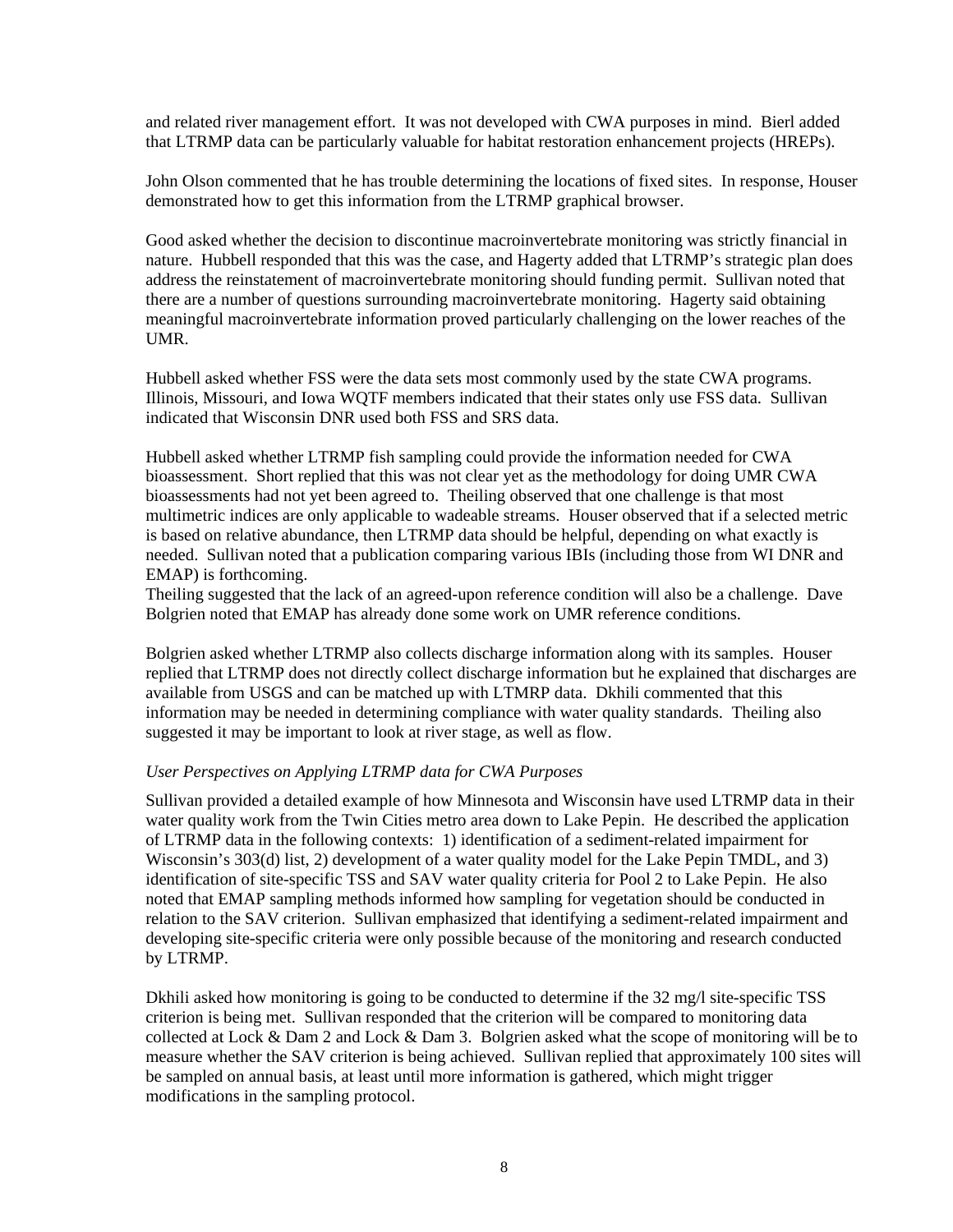Short described IL EPA's ambient water quality monitoring program for the UMR. He also compared IL EPA's sampling sites to LTRMP's sampling sites and the parameters monitored by IL EPA versus those monitored by LTRMP. Short also noted that IL EPA utilizes LTRMP FSS data currently, but does not use SRS data.

Theiling asked whether data are only examined for a single season or whether data from throughout the year are utilized. Short replied that data are used from throughout the year. He further explained that IL EPA issues a formal solicitation for data to be used in its assessments. Typically, water chemistry data needs to come from at least 3 years of routine sampling for the state to use it. Short then described the process by which he typically extracts LTRMP data for use in IL EPA's assessments, noting that IL EPA has not determined how it might incorporate SRS data into assessments.

Short commented that IL EPA's own data typically is the driving data source for assessments, but that he has observed good concurrence between IL EPA's data and data received from other sources, including LTRMP. He noted, however, that field-quantified data, such as pH and dissolved oxygen, has showed more variation due to factors such as the time of the day at which the data was collected.

Houser asked whether the primary issue with the states' use of SRS data is that it does not provide data from the same site every year. Short replied that this is indeed a primary issue and that it is difficult for the states to integrate this type of data into their assessment methodologies. Houser asked whether a pool could be considered a "site" in this context and if a pool-wide mean could be used for determining compliance with criteria. Short replied that the states would need to develop a way to account for this type of data alongside single site-based data sets. He added that IL EPA's lake assessments do combine data from multiple points into a trophic state index, but that similar approaches are not yet developed for rivers.

Hubbell asked whether all the states use LTRMP in a fashion similar to what Short had described. Sullivan and Hora indicated that Minnesota and Wisconsin's approaches are similar. Hokanson noted that Illinois, Iowa, and Missouri previously indicated that they use only FSS data in their CWA assessments. Sullivan added that both Minnesota and Wisconsin also use SRS data.

Hora asked whether LTRMP considers data collected by states and others to "fill the gaps" in its data. Houser replied that this was not done and would be a very substantial amount of work.

# *Challenges and Opportunities Regarding Enhanced Collaboration and Use of Data*

Good asked the WQTF members whether there are any water quality parameters for which LTRMP does not currently sample that would be particularly valuable for CWA programs. Houser noted that the marginal cost of adding additional parameters to LTRMP sampling may be relatively small. Sullivan commented that most of the impairments current listed are not associated with parameters sampled by the LTRMP.

Hubbell commented that the LTRMP has recently completed a strategic plan that specifically identifies the possibility of building on LTRMP's base monitoring platform using resources from other programs to better meet those programs' needs. He added that looking for partnership opportunities may allow for both more data to be available and more stable funding for LTRMP. Sullivan noted that EMAP work may also help inform LTRMP's biological component.

Hokanson observed that possible areas for future discussion and potential collaboration appear to include: 1) greater use of SRS data by state CWA programs, 2) exploring ways to better integrate biological data into state CWA programs, and 3) considering possible future monitoring partnerships.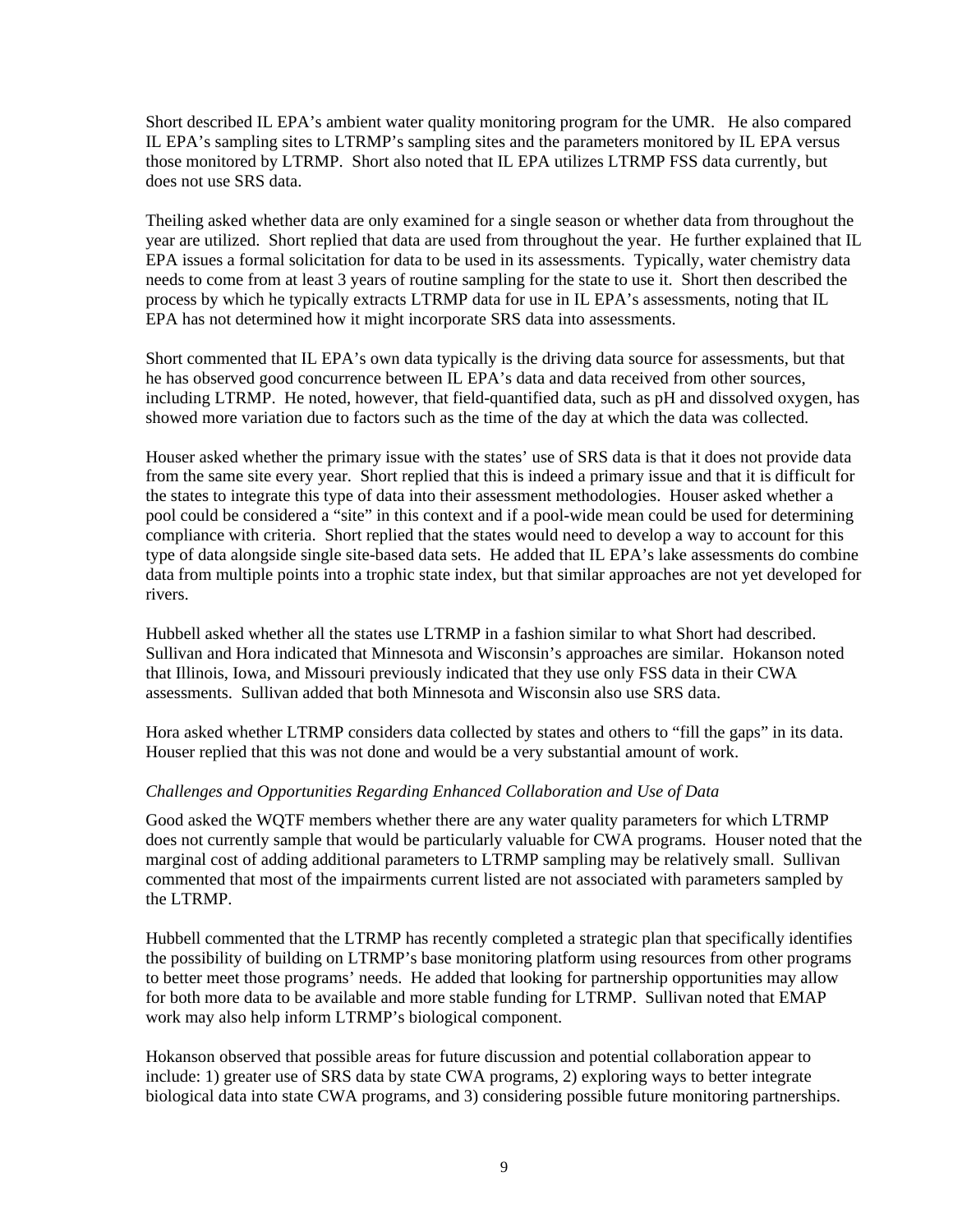#### **UMR Reach Planning**

Theiling gave an overview of the UMR reach planning process being led by USACE. He explained that future restoration projects, whether under EMP or the Navigation and Ecosystem Sustainability Program (NESP), will be derived from and will contribute to the objectives identified in this process. Theiling then described the four floodplain reaches and 12 geomorphic reaches that are being utilized in the reach planning process. Good asked what areas were covered by geomorphic reaches 11 and 12. Theiling replied that these were Illinois River reaches.

In describing the status of the reach planning effort, Theiling stated that objectives, unique characteristics, and stressors for the four floodplain reaches have been identified and published. He said that reach planning groups in the floodplain reaches met approximately three times each through the course of the fall and that a report is now in draft describing reach planning outcomes on a system-wide basis.

Theiling observed that the objective setting process has cross-discipline, cross-program value, noting that some of the objectives are affected by conditions outside of the floodplain. These may well require actions by other programs to be achieved.

Theiling said that the reach planning process is now moving into a phase of seeking to identify areas at the sub-geomorphic reach scale where restoration projects could help achieve identified goals. He noted that in some cases these projects will address water quality goals.

Dkhili asked what is meant by "restore sediment regimes" in the reach objectives. Theiling replied that depends on the specific reach. Hubbell concurred and emphasized that this was part of the value of planning by distinct reaches, which allows objectives to reflect the specific desired conditions for those reaches.

Theiling noted that GIS can be employed to illustrate the impacts of potential projects and identify areas where there may be efficiencies achieved in coordinating work on projects. Ken Barr said that the number of subareas being examined is approximately 10 per pool, but that the exact number depends on the complexity of the pool.

Hokanson asked Theiling what he sees as needs for input from the WQTF as the reach planning process moves forward and what he thinks about the different reach designations being employed by the CWA and restoration programs. Theiling responded that GIS allows for easy cross-matching of different reaches and that he therefore does not necessarily see a need to harmonize the reaches.

Sullivan stated that it is important to articulate any criteria that will be associated with reach planning efforts (e.g., numeric criteria for supporting habitat objectives, such as for dissolved oxygen) and to be explicit regarding where these apply. Theiling replied that the reach planning process has the ability to accommodate spatial distinctions. Franz emphasized the importance of this. As an example, Franz noted that desired sediment levels may be very different for upper and lower UMR reaches.

Theiling noted that the aquatic areas being employed in reach planning are different than LTRMP strata. Houser commented that LTRMP strata are groupings of the more specific strata being used in reach planning. Barr asked what aquatic areas were being used in reach planning. Theiling replied that the areas being used were those documented in Dan Wilcox's 1993 paper, plus some additional digitization.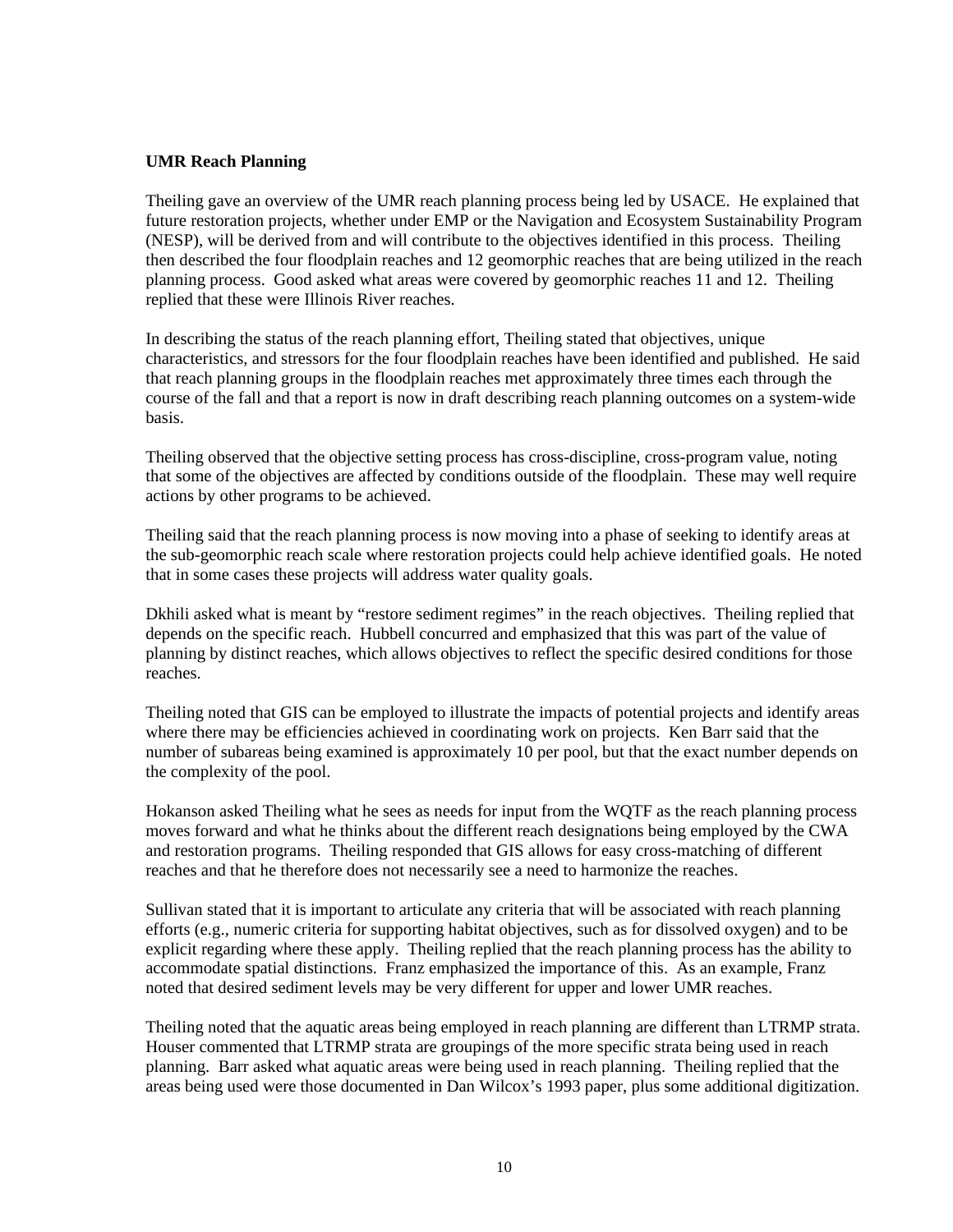Barr thanked the WQTF members for their participation in the reach planning process thus far. He asked members whether they view their participation as having been useful and whether they had any suggestions regarding their engagement going forward. Barr emphasized that he wants to maintain a connection to the WQTF as reach planning proceeds. Short replied that the WQTF would like to stay engaged, while acknowledging that some of the reach planning discussions extend beyond water quality staff's areas of expertise. Sullivan expressed an interest in any monitoring that is done to assess project outcomes.

# **Designated Use Project Update**

# *Year 1 Project Report*

Peg Donnelly reviewed the contents of the Year 1 report for UMR designated uses project. She noted that she is looking for feedback both regarding the content and the format of the report, and commented that this report may provide a template for the project's final report. Donnelly also said that while this report is intended for the use of the WQTF and WQEC, the final project report will potentially be provided to a wider audience.

Good and Short commented that the number of uses assessed by Illinois is greater than the two listed as designated (general use and public & food processing water supply). Dkhili indicated that assessment is only done for uses that occur in a waterbody and that, therefore, there may be a difference between the uses that are designated and the uses that are assessed.

Good suggested that the discussion of impairment listings should be integrated into the state-by-state program descriptions.

Hora commented that some waterbody-specific approaches have evolved over time, such as those for the Great Lakes, and that this indicates a recognition of the differences among water bodies. He also emphasized the importance of using common terminology, and suggested that a potential product from the project would be a generic description of UMR designated uses that the states could consider adopting. Hora observed that, from his perspective, the lack of a common terminology was a primary driver behind the initiation of the designated uses project. Shepard concurred that the issue of common terminology is important, adding that common terminology will also be key as the WQTF considers biological assessment approaches.

Sullivan asked whether it would be helpful in Table 1 to also list uses that are not applied to the UMR. Dkhili commented that recreation, aquatic life, and drinking water are the only uses Missouri DNR assesses for the UMR. He added that Missouri is trying to make its list of designated use more closely match what is assessed. Short said it is important to keep the focus on what is being done for the UMR, and therefore suggested that only uses assigned to the UMR should be reflected in Table 1.

Good said that the focus of the report and the project should be most specifically on the aquatic life use component. He suggested that the text currently contained on pages 18-19 under "Designated Uses on the UMR" should be the lead text for the report. Bolgrien proposed that Table 1 be made more specific to address designated aquatic life uses only. Olson stated that he concurred with Good's recommendation to move the text on pages 18-19 to the front of the report, and also cautioned the WQTF not to be become too concerned with perfecting the background information as it was more important to move forward in considering new ways to approach aquatic life use designations. He also indicated that Iowa is open to the idea of new uses in its standards that could be applied both to the UMR and to other water bodies as appropriate.

Hokanson suggested that perhaps the project should really be referred to as the "aquatic life designated use project," rather than the "designated uses project," in order to convey the project's focus. He also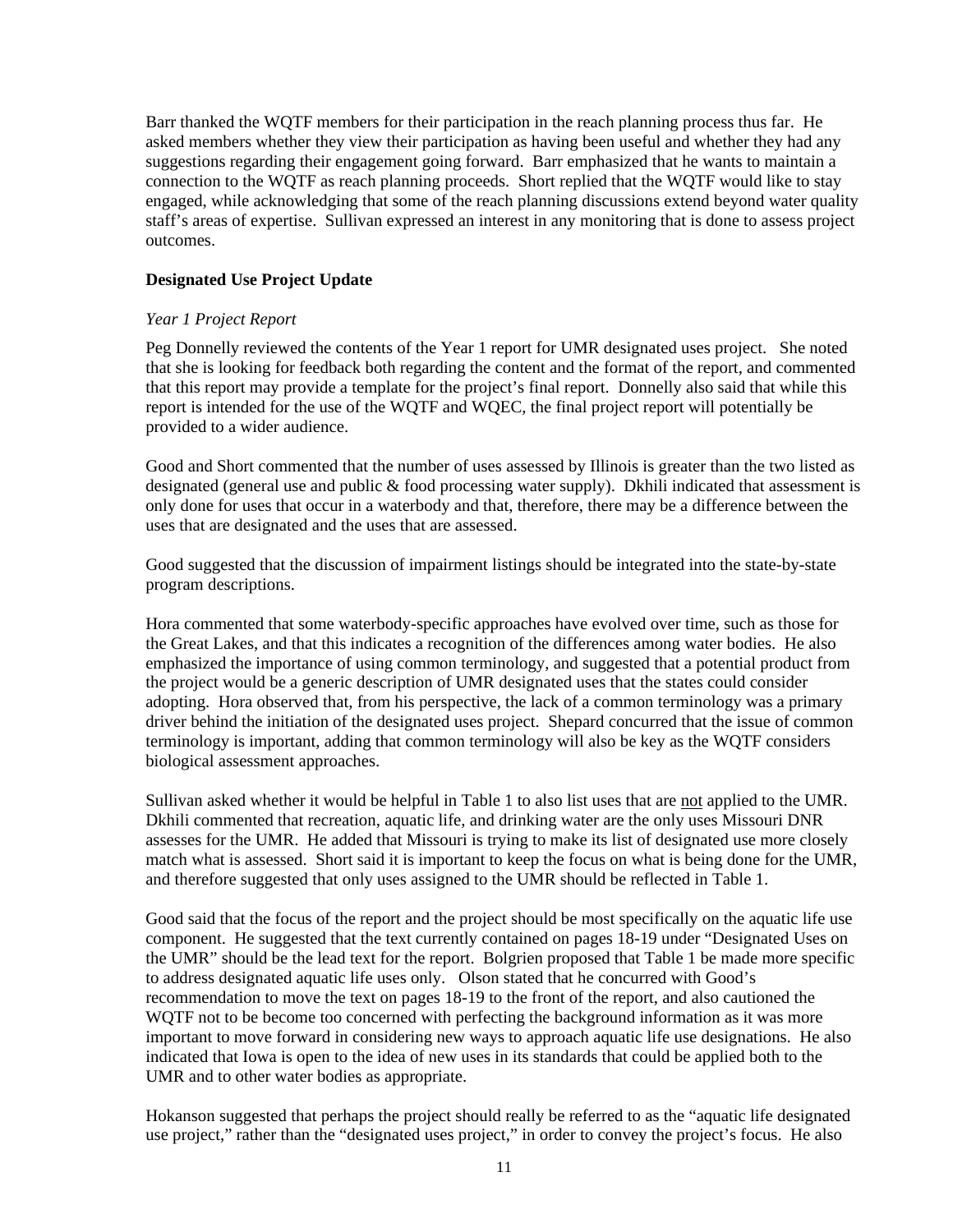reiterated his understanding that the WQTF wants to pursue the application of specific metrics in the main channel, while the designated use project further defines meaningful lateral distinctions among UMR strata. Olson and Sullivan affirmed this understanding.

Sullivan suggested that a methodology description might be helpful in understanding currently designated aquatic life uses, as the meanings of use designations are often captured within the methodologies.

#### *Next Steps/Year 2 Work Plan*

Hokanson emphasized that it is important for the WQTF to articulate priorities and direction to guide Donnelly's work. Good agreed, but stated that the WQTF needed to be clear on where it was before it could consider next steps. Barb Naramore suggested that the WQTF members should take another look at the project work plan before deciding on next steps.

Donnelly stated that the water chemistry data she has reviewed to date do not by themselves suggest aquatic life classifications and that, depending on season, the parameter ranges can overlap significantly between strata. She emphasized that water chemistry data alone are not going to "draw a map" of potential aquatic life use designations.

Sullivan stated that biological data should really be what drives distinctions in aquatic life use designations. Dkhili concurred that ideally biology would be the driver, but said chemistry data is more commonly available and can be relatively easily shared among states.

Good asked the WQTF members if they wanted to see biological data in the next report from Donnelly. Hora said this would be appropriate. Donnelly asked what the group had in mind for biological data beyond fish. Sullivan replied that fish and macroinvertebrate might be the first place to start. He added that recent Ramsar designation for the UMR floodplain wetlands should also be considered in the context of the project.

# **EMAP-GRE Update**

# *Availability of EMAP-GRE Data*

Bolgrien said that EMAP-GRE data is available upon request, and that anyone interested in obtaining data should contact him or contact Ted Angradi. He said the data will eventually be available via the web. Angradi added that, while the data can certainly be shared, EMAP-GRE was primarily intended to develop tools rather than acquire and serve data.

# *EMAP-GRE Findings: Thresholds, Condition Extent, and Relative Risk Estimates*

Angradi gave a brief overview of the EMAP-GRE program and then described the concepts of condition class threshold (CCT) and relative risk (RR). He described the CCT as a number that separates most disturbed condition (MDC) from an intermediate condition or that separates an intermediate condition from a least disturbed condition (LDC). Angradi emphasized that CCTs are not general reference conditions for great rivers, but are context specific. He also noted that they are an integration of available information and professional judgment. Angradi next described RR as the probability that a biological indicator is in poor condition when stress is high relative to the probability that a biological indicator is in poor condition when stress is low.

Angradi displayed extent estimates for a variety of biotic indicators (e.g., fish assemblage, benthos, mercury toxicity to various species, macrophyte cover) on the UMR, Missouri River, and Ohio River. These estimates gave the percentage of river length which fell into LDC, intermediate, or MDC for each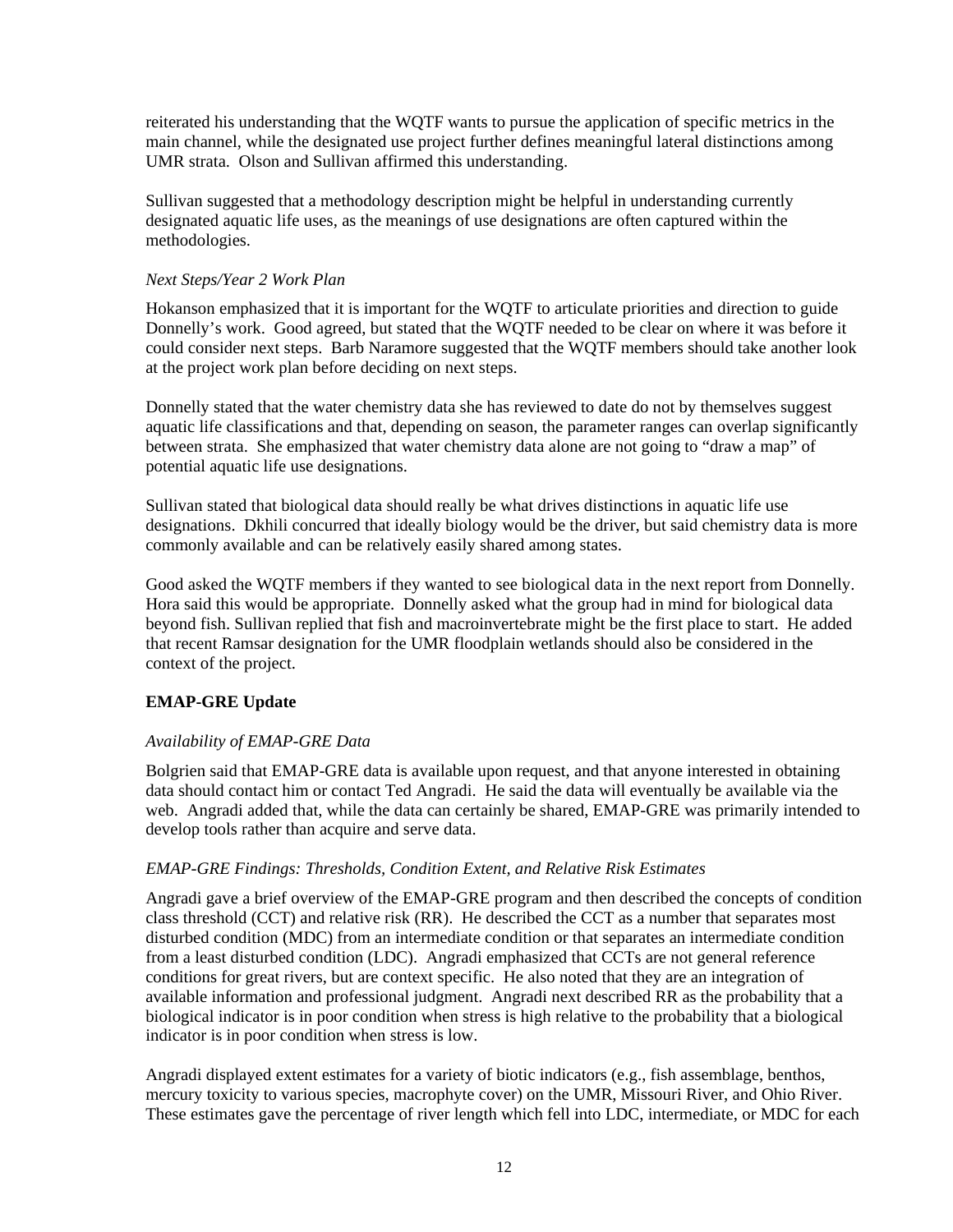of the biotic indicators. In these extent estimates, a majority of the UMR was in MDC for fish assemblage, benthos, trophic state, and macrophyte cover.

Angradi next showed RR estimates for several biotic indicators (specifically, fish assemblage, benthos, aquatic vegetation, toxicity to kingfisher) in terms of their response to various stressors (e.g., channel complexity, urbanization, floodplain agriculture). He noted that the highest RRs were for those stressors affecting toxicity to wildlife and that, across rivers, the most significant RRs were those resulting from urbanization, followed by water quality stressors. However, Angradi noted that there were several "implausible" RR estimates. Additionally, he cautioned that a correlation between a stressor and biotic indicator in an RR does not necessarily imply causation. In summary, Angradi said that RRs can be a powerful tool, but they need to be used carefully.

Sullivan asked whether any states are using RR in their CWA assessments. Bolgrien replied that no states appear to be using RRs this time, and that the approach emerged from work in medical literature. Angradi noted that there are currently some limits to the applicability of RRs in the CWA setting.

# **US EPA Region 7 Nutrient Survey of UMR, Missouri River, and Tributaries**

Shepard described Region 7's recent nutrient sampling as an attempt to "ground truth" modeling and other ongoing efforts to estimate nutrient contributions. He said that Region 7 has completed spring, summer, and fall sampling on the mainstems of the Mississippi and Missouri Rivers (4 sites each), as well as tributaries (16 sites on Mississippi River tributaries and 18 sites on Missouri River tributaries). Shepard described the sampling approach as grab samples collected at one meter depth and at a distance of two meters from shore.

Shepard next displayed charts with the results of the monitoring, noting that there were large differences in spring results relative to summer and fall results. He explained that higher flows in spring very likely contribute to higher concentrations of nutrients. Shepard also noted that, for Mississippi River sites, fairly uniform levels of nitrogen were observed.

Angradi asked what was thought to be the cause of relatively high levels of phosphorous in the Kansas City area. Shepard replied that this was likely resulting from point source wastewater discharges. Angradi said that EMAP-GRE has also detected these types of patterns in the Kansas City area.

*The meeting adjourned for the day at 5 p.m. and reconvened the following day at 8 a.m.*

# **Day 1 Reflection/Day 2 Overview**

The meeting's second day began with the WQTF revisiting a number of items from the first day, as described below.

# *Designated Use Project – Next Steps/Data Analysis*

Good noted that, based on the preceding day's discussions, there appears to be a need to further shape the data analysis component of the designated use project. He presented a proposal for moving forward as follows:

- Continue to focus on examining LTRMP data in the program's study pools.
- Elements of this work will include: 1) all five study pools on the UMR; 2) previously identified chemical parameters; 3) biological data; 4) examining at least five years of data (SRS and fixed site); 5) focusing on spring (high flow) and summer (low flow), as distinct analyses; and 6) looking at measures of central tendency, but also ranges.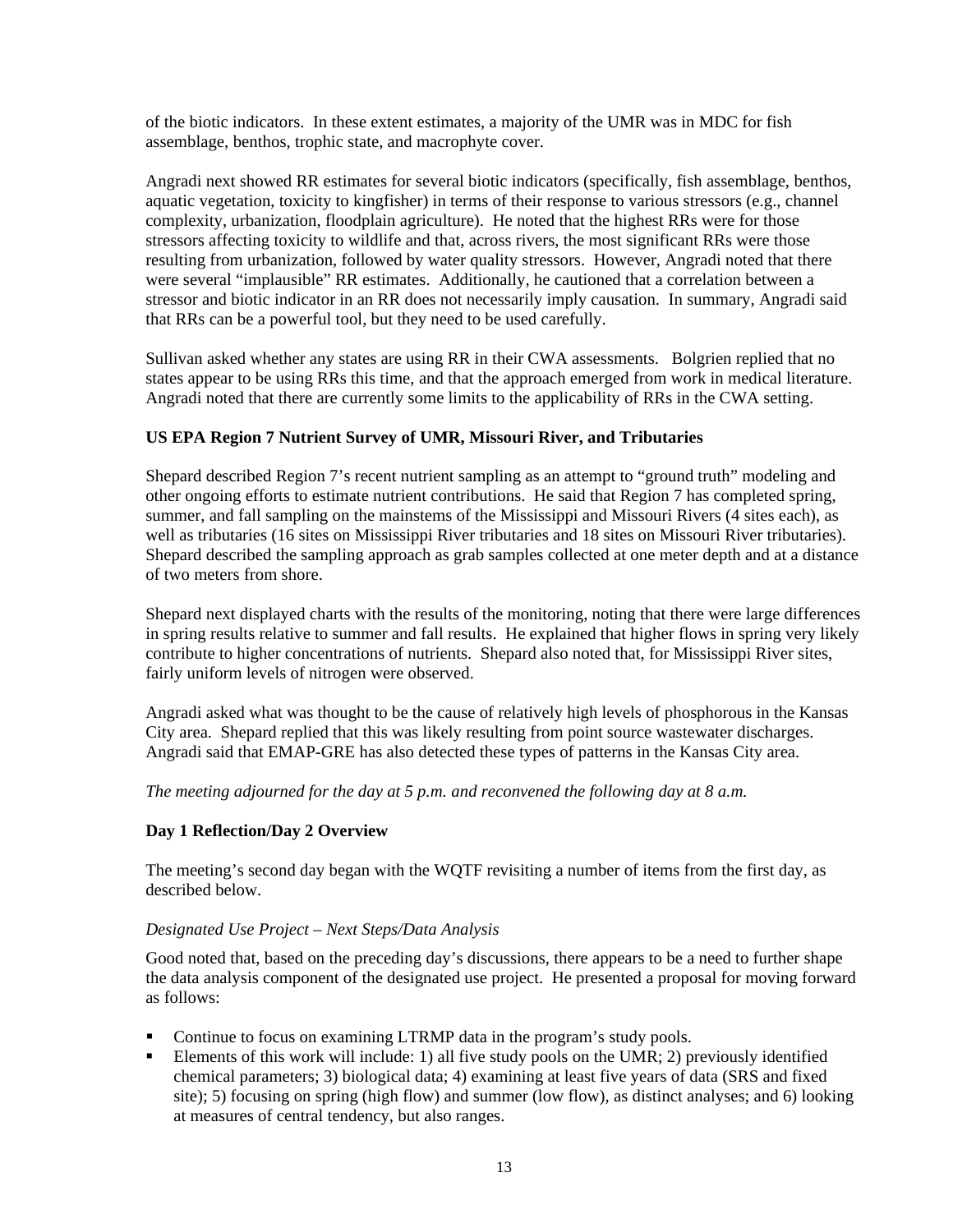- Goal of the data analyses continues to be to determine where differences between LTRMP strata are demonstrated that would potentially justify separate consideration for use designation in a CWA context.
- To expedite the process and make it most effective, the WQTF will first share questions/areas of inquiry with LTRMP principle investigators (PIs) for water quality (Jeff Houser) and fish (Brian Ickes), and seek their assistance and guidance. The process for this will be: 1) Donnelly will draft information for transmittal to PIs within one week; 2) one week will be allowed for WQTF review, then the request will be transmitted to PIs; and 3) the WQTF will hold a conference call in 6-8 weeks and Donnelly will present the outcomes of her initial data review.

Franz asked if the work proposed appeared to be doable within the time frame suggested. Donnelly replied that this did not appear to be a problem, at least in terms of providing initial results within 6-8 weeks. Naramore said that the conference call would provide for a "check-in" point to assess status and progress.

Sullivan suggested that tests for significant differences be done for the parameters by strata and by season. He also suggested that only SRS data be used in this examination, as the FSS sample size is limited and it may be challenging to integrate FSS and SRS data. All agreed that FSS data should not be included in this phase of the data analysis.

Olson raised the question of whether there is a distinction that needs to be made between strata and habitat. Sullivan replied that the best starting point is to use the LTRMP strata.

Good also reminded the WQTF members that they should provide any comments on the Year 1 Report to Donnelly.

# *CWA Program Use of LTRMP Data*

Hokanson asked WQTF members for any suggested follow up to the preceding day's discussion on the use of LTRMP data by CWA programs. He asked specifically whether he should update the draft summary document shared the previous day.

Olson replied that he did not see any near-term requests to be made of LTRMP. He added that, eventually, he would like to be better able to integrate SRS into CWA assessments and that it is important for the WQTF to maintain communication with LTRMP staff. Short supported updating the summary document, and Franz suggested that this document then be shared with LTRMP staff. Short agreed, and observed that eventually there may be opportunities to facilitate cooperative monitoring efforts.

Olson said that it may be worth noting the gap in LTRMP data collection between Pools 13 and 26 as part of the summary. Sullivan asked if this would be expressed as a specific need and, if so, what kind of monitoring would be sought. Bolgrien commented that the addition of another study pool seemed unlikely, but that some "outpool" sampling might be possible. Naramore suggested that, for the purposes of the summary document, it would be best simply to identify the gap and leave related discussion for other venues.

# *UMR Reach Planning*

Hora commented that the differing reach segmentation schemes among programs continue to be a source of potential confusion. Shepard said that the reach planning effort continues to be important, but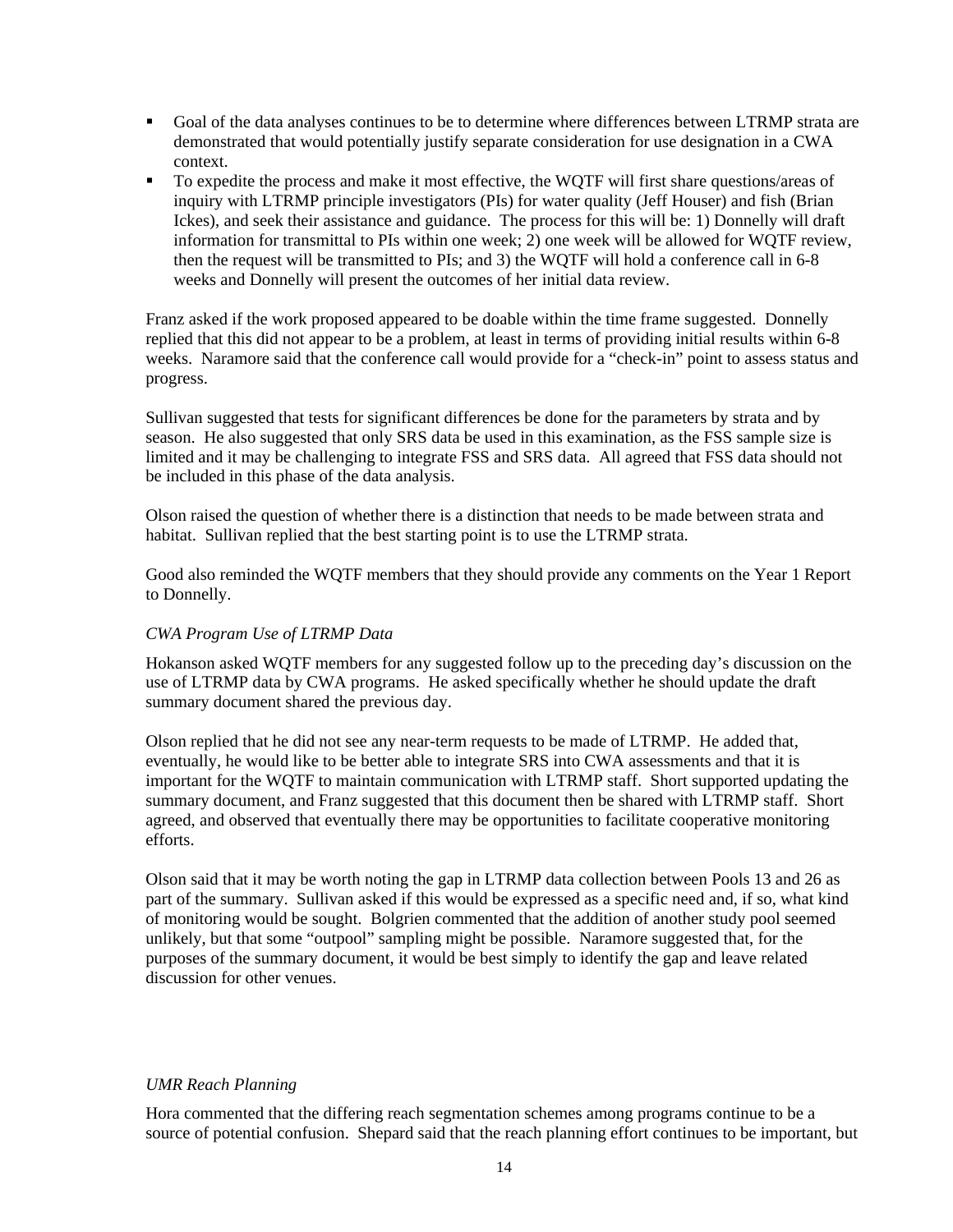asked whether there may be a more efficient and effective way for the WQTF to engage. He suggested that a possible alternate approach would be to assign a "lead" from the WQTF to attend the meetings and/or to request regular updates on reach planning at WQTF meetings.

Hokanson asked how much effort should be put into pursuing harmonization of reaches. Good said that he didn't recommend putting a lot of energy into this at the current time, and the WQTF members expressed general agreement with this view. Sullivan suggested that it is more important to focus on consistency within the CWA context, and on fish consumption advisories' effect on impairment listings in particular.

# **Nutrient Criteria Issues**

#### *State Development of Nutrient Criteria*

Good said that Tetra Tech and other researchers have been working with Illinois EPA and so far they have observed only weak responses to elevated nutrient levels. Olson commented that Iowa DNR has been focused on nutrient criteria for lakes. He said recommendations for criteria on rivers and streams may be available in about three years. He noted that Tom Wilton is Iowa DNR's lead for nutrient criteria development.

Dkhili said that Missouri has nutrient criteria for lakes. These were not designed to protect a specific use, but rather are based on reference lakes. He explained that this criterion is not applicable for floodplain lakes, oxbow lakes or lakes less than 10 acres in size. Dkhili noted that Missouri DNR now has a technical committee looking at stream criteria, though a specific approach (e.g., protection of designated use, reference stream, etc.) has not yet been determined. He commented that chlorophyll-a appears to be a promising metric in some areas of the state, such as the Ozarks, but did not appear to be appropriate for other areas. Therefore, he continued, it is possible that there may be different applicable parameters for different streams. Dkhili said that criteria for streams may be determined by 2012, but that this work would only be for wadeable streams and therefore will not be applicable to the UMR.

Hora said that Minnesota has nutrient criteria for both deep and shallow lakes in rule. He added that criteria for rivers and streams should be in place in 2011, with likely response variables including biology, chlorophyll, and dissolved oxygen. Hora commented that the new criteria were likely to have significant implications for waste water treatment plants, which may need to meet even lower effluent limits. Additionally, he said US EPA has indicated that downstream uses would need to be protected by criteria. While the implications of this are not fully known, Hora said states may therefore need to consider criteria other than phosphorous limits.

Baumann stated that Wisconsin DNR proposed phosphorous criteria for lakes, reservoirs, wadeable streams and rivers in 2008, with the proposed criterion for rivers and streams being 100 ug/l. He said that there was a strong reaction from point sources, which wanted to better understand the potential permit impacts of these criteria. As result, much of the past two years had been spent examining permit impacts. Baumann said that hearings on the criteria are now anticipated for the May/June 2010 timeframe. He said that Wisconsin DNR would like to get its proposal to the legislature before September 2010. Baumann added that this effort only involves phosphorous criteria. He said nitrate would be addressed separately at a later time.

#### *US EPA Perspectives on Nutrient Criteria/Recent Developments*

Shepard said US EPA Region 7 has been reviewing work done by Iowa and Missouri, but observed that developments regarding Florida's nutrient criteria are complicating this review. He also said a National Academy of Sciences panel that will be reviewing the impact of ecosystem restoration activities on water quality in the Missouri River.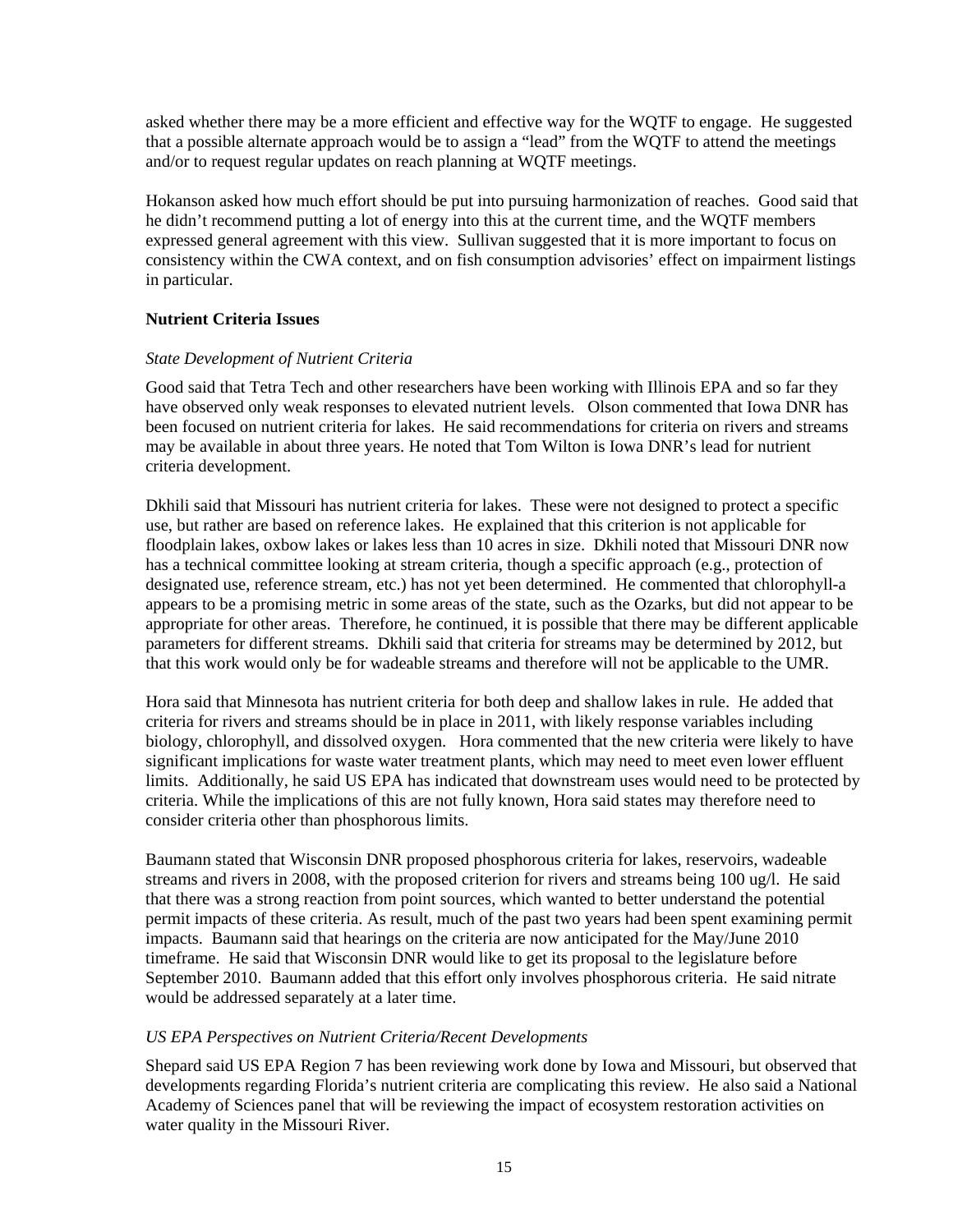Brian Thompson of US EPA Region 5 gave a brief overview of the Region 5 states' development of nutrient criteria, as a supplement to the earlier state reports, as follows:

- **Minnesota is working on streams and rivers criteria. US EPA has received a draft methodology** document from MPCA and is hoping to get comments back to MPCA by the end of January.
- In addition to the activities described by Baumann and related to phosphorus criteria development, Wisconsin is also working on a nitrogen criteria plan.
- Illinois has completed one round of data analysis working with Tetra Tech. This did not provide conclusive results, and Illinois is starting a second round of analysis that may incorporate fish and macroinvertebrate data. This second round of analysis is planned for completion in the spring of 2010.

Thompson stated that the issue of downstream impacts seems to be becoming more prevalent. He said that, while it is not apparent how this will end up being addressed nationally, there are some observations that can be made from the ruling in the Florida standards case. Thompson explained the Florida ruling lays out a "two-pronged" approach, where: 1) criteria are established for streams and rivers, and 2) downstream lakes and rivers are considered, in order to determine what is needed to protect those waterbodies. Under the ruling, the more protective of the two would then determine the final criteria.

Hora emphasized the critical nature of this issue, and said it is very important for the states to be aware of this as they develop nutrient criteria. He expressed concern that an approach governed by downstream impacts could both undo years of work already completed and potentially lead to criteria that are not protective of local uses.

#### *Notice of Intent to Sue Regarding Wisconsin Nutrient Standards*

Baumann said a group of seven environmental groups filed a Notice of Intent to Sue with US EPA on November 23, 2009. He explained that the Notice states that US EPA has failed to ensure that numeric nutrient criteria for nitrogen and phosphorous were established for Wisconsin. Baumann said the Notice required a response from US EPA within 60 days, but that the Agency has yet to respond. He indicated that US EPA is trying to better understand what would be needed for it to proceed with criteria development and Assistant Administrator for Water Peter Silva is being briefed on the issue. Baumann added that the Notice has sparked discussion of nitrogen criteria, even though Wisconsin DNR had planned to address nitrogen in a phase following the establishment of phosphorous criteria.

Thompson commented that US EPA's Headquarters is driving the response to the Notice, and that he is hopeful a response will be forthcoming in the next few weeks. Baumann said a consent agreement is one possible outcome, where a suit would not necessarily be filed but a timetable established for the development of criteria. Thompson agreed that this is indeed a possible outcome.

Olson observed that the Florida case will likely ultimately affect Iowa and the other states. Franz commented that environmental groups may be looking at Florida as an example of how to pursue nutrient criteria in other states. He said US EPA is still trying to determine how Florida will affect nutrient criteria development nationwide. Hora commented that, in Minnesota, an environmental group has taken a different approach by filing a petition with US EPA requesting that it revoke Minnesota's delegated CWA authorities.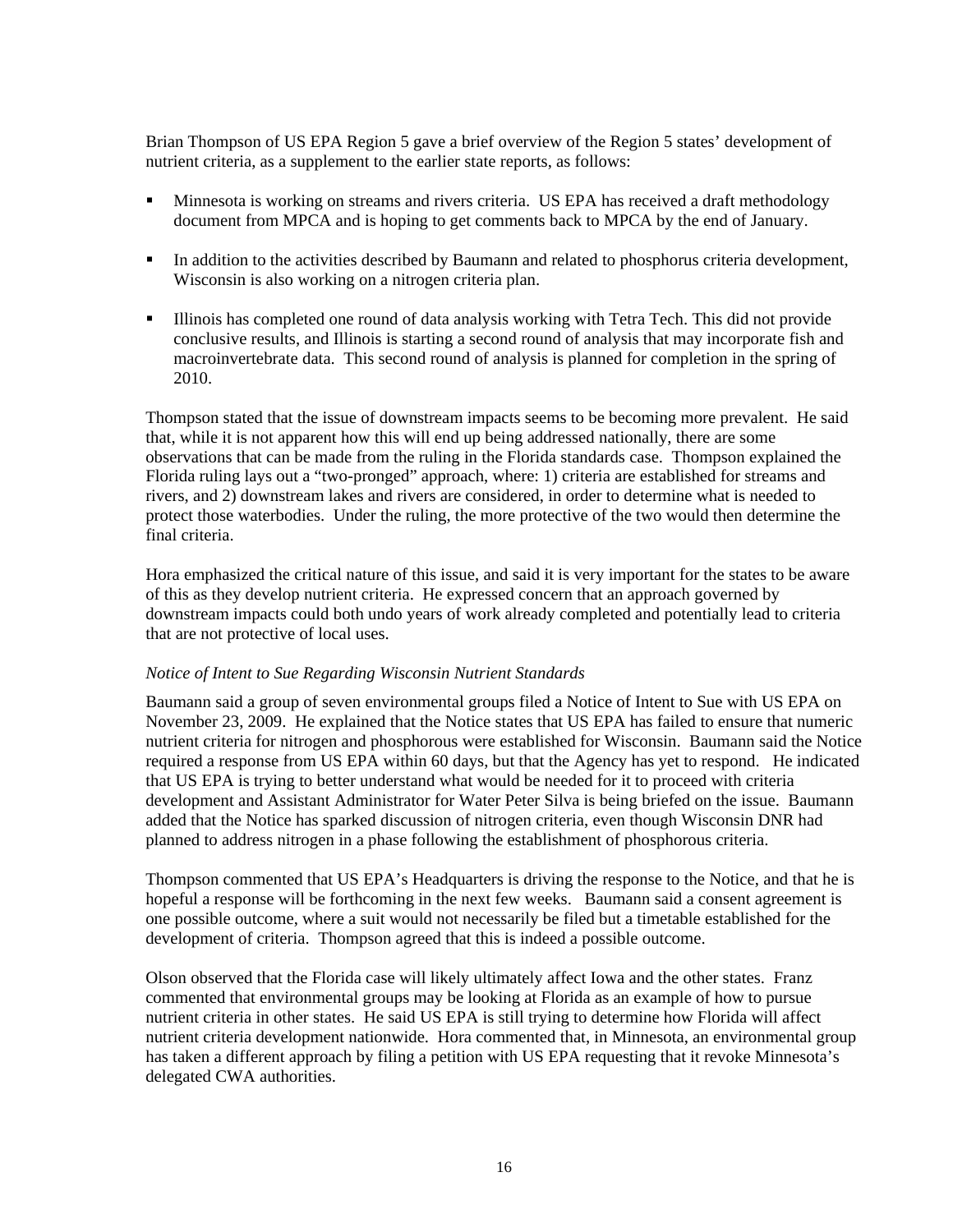#### **Perspectives on Basin-Wide Activities Regarding Nutrients and Nonpoint Source Pollution Issues**

#### *Hypoxia Task Force/Hypoxia Action Plan*

Franz noted that each state has made a commitment to establishing state nutrient reduction plans with the goal of reducing phosphorous and nitrogen loading and thus ultimately the size of the Gulf hypoxic zone. He added that many states are looking to the USDA's Mississippi River Basin Healthy Watersheds Initiative (MRBI) as part of their efforts to reduce nutrient loading.

Franz said that the Hypoxia Task Force will meet next on March 10-11, 2010 in Alexandria, Virginia. Topics to be addressed include: 1) progress being made on the Action Plan and accompanying Operating Plan; 2) governance issues, including state leadership of the Task Force; and 3) the addition of more states and tribes to the Task Force's membership. Franz indicated that he could provide further information about the meeting to the WQTF if needed.

Dkhili asked whether the Action Plan and state nutrient reduction plans would affect the Missouri River. Franz replied that this was the case. Good noted that Illinois is working on its statewide reduction plan. Dennis McKenna of the Illinois Department of Agriculture is leading this effort, which will include a white paper capturing current knowledge about nutrients in Illinois.

Olson and Hora indicated that they were not closely involved with Hypoxia Task Force-related activities in their states. Dkhili noted that Missouri has targeted three watersheds for MRBI projects. Baumann said that Wisconsin is working on a statewide nutrient index, and that the index could be adjusted to lower levels under a TMDL if needed. He stated that enforcement would be related to the availability of cost share assistance.

#### *Mississippi River Basin Healthy Watersheds Initiative (MRBI)*

Franz said all the states that are part of the MRBI have selected their target watersheds. He also noted that Mike Sullivan, previously the primary contact for MRBI within USDA is now serving as the State Conservationist for Arkansas.

Good asked how much input the states had in selecting the MRBI target watersheds, noting that he had participated in one meeting in Illinois. Olson said that the state technical committee had input on watershed selection in Iowa. He added that he had talked to Bill Ehm regarding the MRBI, and Ehm indicated that the RFP for projects under the MRBI should be released soon. Olson said there is some concerned that the federal cost share may drop to 50 percent (from 75 percent), which would likely reduce participation. Olson also shared Ehm's perspective that the success of this program is very important, as it represents a new direction for USDA in seeking to target funds to address specific water quality problems in priority watersheds. Franz concurred with this observation, saying the success of this program could greatly affect the prospects for similar programs in the future.

Olson commented that Iowa has selected three target watersheds, which will involve a couple of border rivers. Olson said that there are watershed groups interested in the work. He added that one of the challenges will be to monitor project results effectively. Franz agreed, adding that the lack of baseline data can make it difficult to evaluate success.

#### *NRC Panel: Clean Water Act Implementation Across the Mississippi River Basin*

Hokanson reported that the NRC examining CWA implementation in the Mississippi River Basin will next meet in March 2010. This is likely to be a predominantly a closed-door session to allow the panel to work on the project report. Hokanson indicated that the project report is expected to be completed in the summer of 2010. In recent conversations, Hokanson said Jeff Jacobs of the NRC did not reveal much about the panel's likely direction, other than to say it would proceed from the recommendations of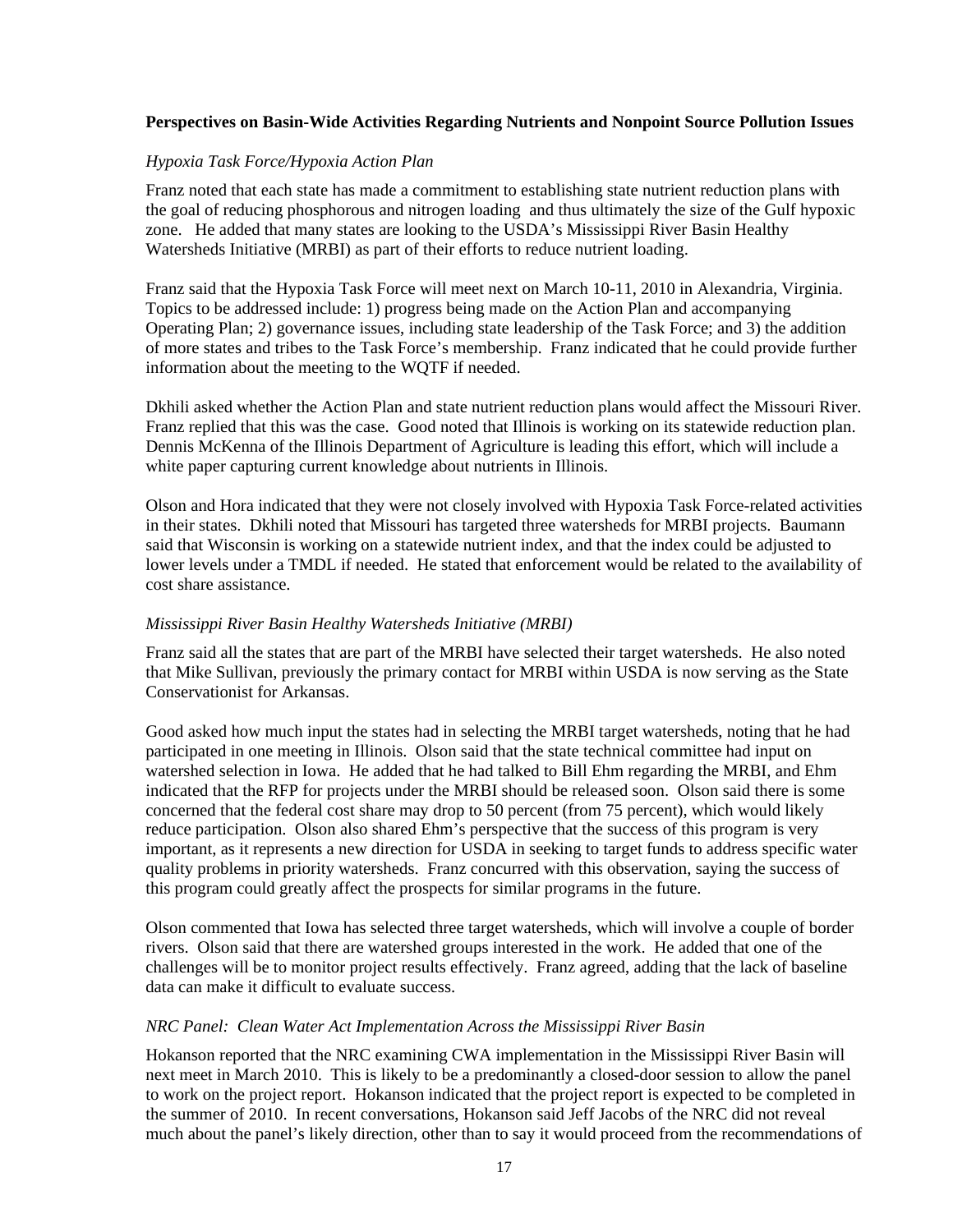the previous NRC report, while incorporating recent developments such as the MRBI and Florida nutrient standards case. Franz commented that Roger Wolf of the Iowa Soybean Association will be writing at least a portion of the report.

# **604(b) Project Update and Planning**

Hokanson provided an update on the status of the 604(b)-funded project, noting that agreements are in place with four states and Minnesota's agreement is expected to be finalized soon. He indicated that UMRBA is developing a contract and scope of work was being developed with the Midwest Biodiversity Institute (MBI), which will be supporting the biological assessment portion of the project. Hora asked whether Chris Yoder of MBI had expressed any concern about his workload capacity to take on the project. Hokanson replied that UMRBA had explored this issue with Yoder and Yoder had expressed confidence in being able to execute the project.

Hokanson said that the MBI scope of work will be very close to the project's RFP. In discussing the relationship of this project to potential future biological assessment work, such as creating of a biological condition gradient(s) for the UMR, Yoder had expressed comfort with the project scope and observed that this project could potentially set the stage for larger efforts at a later time.

Hokanson asked who the WQTF members would recommend for involvement in the biological assessment and nutrient project components, beyond the regular participants in the WQTF. The following individuals were named for the biological assessment component: Roy Smogor (IL), Tom Wilton (IA), Will Bouchard (MN), Ed Hammer (Region 5), and Gary Welker (Region 7). No specific names were given for the nutrient component.

Sullivan asked what added value the WQTF members anticipate from the nutrient synthesis report. Olson suggested that examining nitrate toxicity could be part of the effort. Hora indicated that a statewide summary of phosphorous levels is available for review, though a bit dated (about 5 years old). Franz suggested that work on other large rivers could be examined. Good emphasized the importance of looking for local impacts on the UMR. Olson said that examining impacts on drinking water treatment would be worthwhile.

Good said that the nutrient effects identified should be categorized into each of the major designated uses assigned by the states to the UMR, i.e., aquatic life, drinking water, and recreation. Shepard stated that it is important for this effort to focus on response to nutrients, as this has been hard to quantify. Hokanson asked if there are recreational impacts resulting from elevated nutrients. Sullivan responded that filamentous algae in low velocity areas have an impact on recreational activities, such as canoeing. Donnelly concurred with this observation.

Short suggested that it will also be important to consider nutrient loading from point sources. Franz indicated that a report is available on this subject that he could share. Short commented that the project should seek out any newly generated nutrient data sets.

Hokanson and Naramore asked whether the WQTF members preferred to have project-specific meetings synchronized with each other and WQTF meetings, or whether these project-specific sessions should be held separately. The consensus of the group was to synchronize to the extent feasible.

Hokanson asked for suggestions on possible topics for the cross-program workshops that fall under "Task 3" of the 604(b) project proposal. Sullivan suggested a session to examine the states' definitions of wetlands and how they distinguish between shallow lakes and wetlands, as well as any water quality criteria applied to wetlands. Hora agreed that this was an issue to potentially examine. Good suggested that hydrokinetics could be a possible workshop topic.